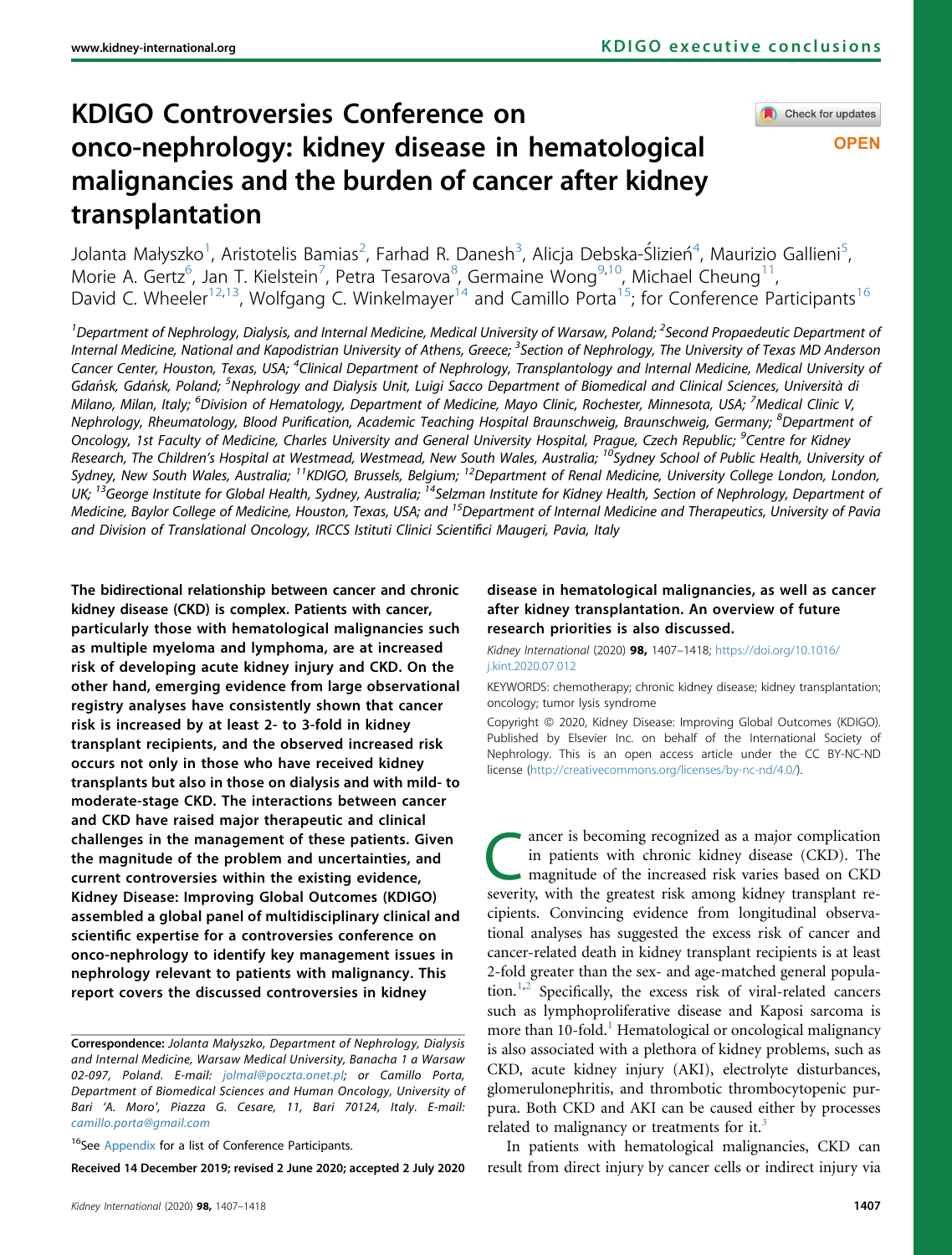#### <span id="page-1-0"></span>Table 1 | Research priorities for kidney disease in hematological malignancies

|                                                            | <b>Research priorities</b>                                                                                                                                                                                                                                                                                                                                                                                                                                                                                                                                            |
|------------------------------------------------------------|-----------------------------------------------------------------------------------------------------------------------------------------------------------------------------------------------------------------------------------------------------------------------------------------------------------------------------------------------------------------------------------------------------------------------------------------------------------------------------------------------------------------------------------------------------------------------|
| <b>Tumor lysis syndrome</b>                                | • Define the optimal dosing of xanthine oxide inhibitors for preventing tumor<br>lysis syndrome and define the target level of uric acid<br>• Increase the knowledge base on the role of phosphorous and xanthine in<br>tumor lysis syndrome<br>• Evaluate how febuxostat compares with allopurinol in onset of action, effectiveness<br>in lowering uric acid, and safety in the medium and long-term <sup>14</sup>                                                                                                                                                  |
| <b>Multiple myeloma</b>                                    | • Explore whether therapeutic plasma exchange improves kidney or overall outcomes<br>in multiple myeloma patients with high serum free light chain levels<br>o Determine whether there is a threshold level for serum free light chains<br>• Investigate combining efficient free light chain removal techniques with effective<br>but tolerable chemotherapy <sup>15</sup><br>• Examine whether bisphosphonate is associated with adverse risks (thrombotic<br>microangiopathy, nephrotic syndrome) in hemodialysis and peritoneal dialysis<br>with multiple myeloma |
| Cast nephropathy                                           | • Investigate biomarkers for predicting risk of cast nephropathy                                                                                                                                                                                                                                                                                                                                                                                                                                                                                                      |
| <b>MGRS</b>                                                | • Determine whether clonal deposits in the kidney are sufficient cause to start treatment<br>$\circ$ Develop a registry to help determine the number needed to harm vs.<br>the number needed to treat<br>• Determine the percentage of light chain staining in kidney biopsies<br>• Determine how (and whether) to find the clone as a target of chemotherapy                                                                                                                                                                                                         |
| KT in patients with myeloma and<br>amyloidosis on dialysis | • Determine the optimal duration of remission of myeloma and amyloidosis prior to<br>transplantation<br>• Develop a registry of transplant patients to determine the following:<br>$\circ$ How to diagnose extrarenal organ dysfunction of amyloid<br>$\circ$ Whether there is a benefit of parallel bone marrow transplantation and kidney<br>transplantation<br>$\circ$ Whether it is possible to expand the kidney donor pool                                                                                                                                      |
| Dosing cytotoxic agents in CKD G3b-G5D                     | • Conduct postmarketing studies to generate data on dosing in CKD G3b-G5D<br>• Investigate whether there is a clinically relevant difference between dosing based on<br>creatinine clearance vs. eGFR<br>• Determine how the dialysis session should be adapted for drug administration<br>• Explore whether there are specific preventive strategies to avoid renal toxicity of<br>cytotoxic agents or calcineurin inhibitors <sup>16</sup>                                                                                                                          |
| Novel sorbent devices in hematology/oncology               | • Determine whether adsorbent devices offer a benefit over anti-IL-6 therapy approaches<br>• Determine whether there is an indication for using new adsorbent devices in the<br>setting of AKI stage 3 with need for kidney replacement therapy                                                                                                                                                                                                                                                                                                                       |
| <b>ESAs in hematological cancer and CKD patients</b>       | • Generate data on safety of ESAs in CKD patients with hematological cancer<br>• Determine target hemoglobin levels in CKD patients with hematological cancer<br>• Evaluate newer oral ESAs in CKD patients with hematological cancer                                                                                                                                                                                                                                                                                                                                 |

AKI, acute kidney injury; CKD, chronic kidney disease; ESA, erythropoiesis-stimulating agent; eGFR, estimated glomerular filtration rate; IL, interleukin; KT, kidney transplantation; MGRS, monoclonal gammopathy of renal significance.

immunologically mediated mechanisms, such as occurs with membranous nephropathy.<sup>4</sup> AKI in patients with malignancy can be caused by lymphomatous infiltration of the kidneys, cast nephropathy in multiple myeloma and monoclonal gammopathies, and tumor lysis syndrome (TLS), and these occur mainly in malignancies with high tumor burden and rapid cell turnover[.4](#page-9-4)–<sup>6</sup> In patients treated with hematopoietic cell transplantation, there are several unique causes of both AKI and  $CKD$ .<sup>[7](#page-9-5)</sup> The risk of AKI can be potentiated by several factors: dehydration due to vomiting, diarrhea, obstruction of the urinary tract, fluid and electrolyte disturbances, contrast agent administration, nonsteroidal anti-inflammatory drugs, nephrotoxic antibiotics, and renal toxicity of chemotherapeutic or targeted drugs.<sup>4-6</sup> The incidence of AKI in patients with high-grade

hematological malignancy has been estimated to be as high as 68.5% using RIFLE criteria (risk, injury, failure, loss of function, end-stage kidney disease [ESKD]), with >90% of cases resulting from hypoperfusion, acute tubular necrosis, TLS, nephrotoxins, or hemophagocytic lymphohistiocytosis.<sup>8</sup>

Improved cancer outcomes through better diagnostics and personalized therapies such as selective genome- and immunetargeted drugs have resulted in a growing population of cancer survivors<sup>9</sup> who are at increased risk for kidney disease. Caring for oncology patients has become more specialized and interdisciplinary, currently requiring collaboration among specialists in nephrology, transplantation medicine, medical oncology, critical care, clinical pharmacology/pharmacy, and palliative care, in addition to surgeons and urologists. To identify key management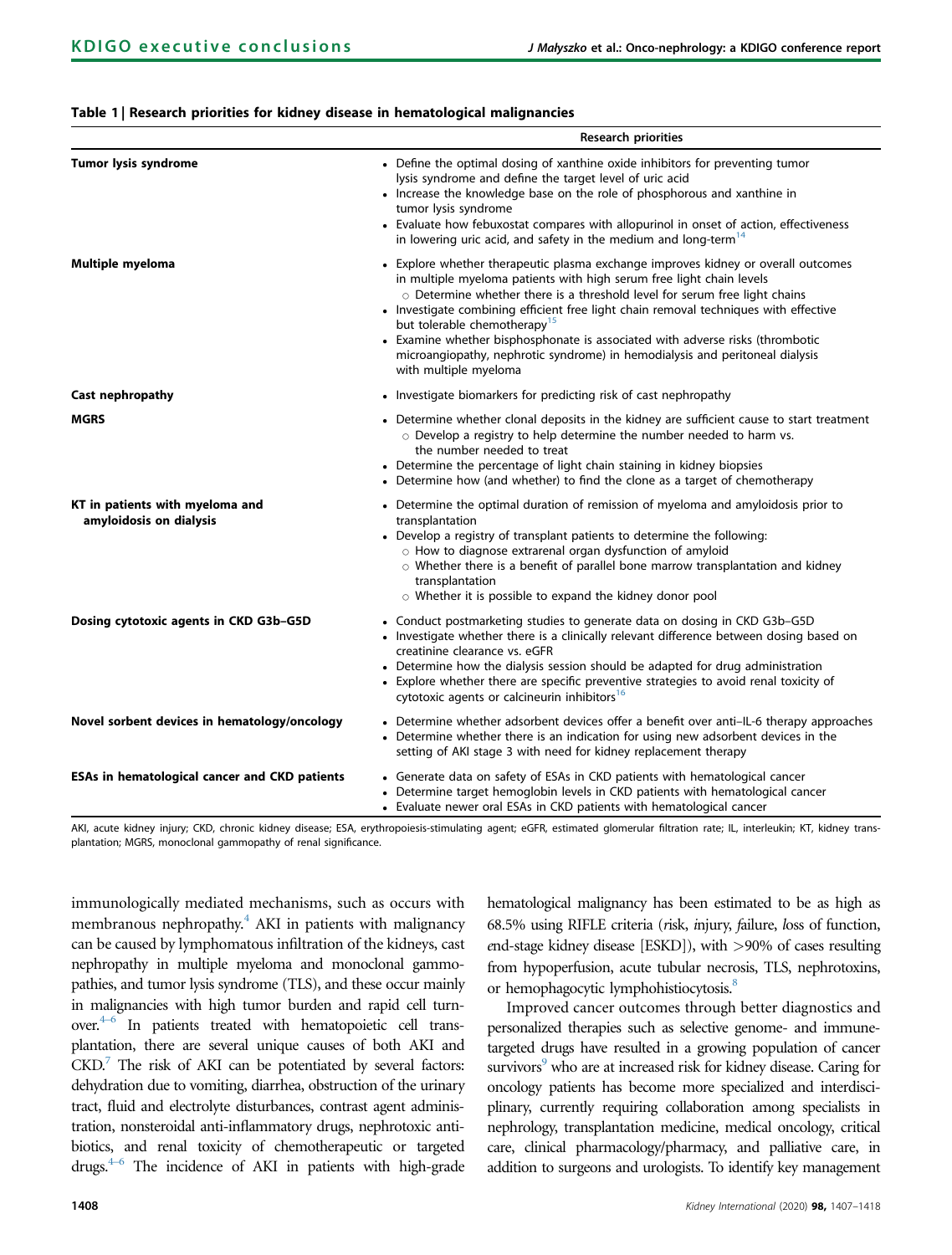issues in nephrology relevant to patients with malignancy, KDIGO (Kidney Disease: Improving Global Outcomes) assembled a global panel of multidisciplinary clinical and scientific expertise to convene a controversies conference on onconephrology in Milan, Italy, in December 2018. This report addresses the renal-related issues in hematological malignancies and discusses the burden of cancer in kidney transplant recipients.

# KIDNEY DISEASE IN HEMATOLOGY Recognizing and preventing tumor lysis syndrome

TLS is a hemato-oncologic emergency resulting from spontaneous or chemotherapy-induced tumor cell death. It can be classified as a laboratory or clinical form in which metabolic disturbances can overwhelm homeostatic capacity and have severe clinical consequences. The development of new oncology drugs has outpaced investigations concerning TLS, and thus the incidence and prevalence of TLS are not well defined. TLS risk is influenced by tumor type, tumor burden, patient characteristics, and type of therapy. The commonly used definition of  $TLS^{10}$  $TLS^{10}$  $TLS^{10}$  contains an outdated kidney injury component that should be updated to reflect the current KDIGO AKI definition.<sup>11</sup>

To evaluate risk of TLS, electrolytes (sodium, potassium, phosphorus, magnesium, and calcium), estimated glomerular filtration rate (eGFR), and uric acid should be measured in all patients at baseline. The frequency of laboratory measurements depends on the risk profile. The predictive role of baseline uric acid for TLS is currently unknown. With the expanded availability of several novel targeted molecular and immune cell–based agents, such as monoclonal antibodies, cyclin-dependent kinase inhibitors, proteasome inhibitors, pro-apoptotic agents, and chimeric antigen receptor (CAR)–T cells, the spectrum of neoplasms with a risk of TLS is expanding and now includes chronic lymphocytic leukemia, chronic myeloid leukemia, multiple myeloma, and several solid tumors. $12,13$  $12,13$ 

Xanthine oxidase inhibitors (XOIs) are the drug class of choice for preventing TLS, although the dose and target level of uric acid has not been defined (Table  $1^{14-16}$  $1^{14-16}$  $1^{14-16}$ ).<sup>17</sup> For established TLS patients with normal kidney function, allopurinol is the preferred XOI. Febuxostat is an alternative for lowering uric acid; in the FLORENCE trial, 1 fixed dose of febuxostat started 2 days prior to chemotherapy initiation and continued for only 7 to 9 days achieved a significantly superior serum uric acid control compared with allopurinol, with comparable kidney function preservation and safety profile. For longer treatments (as with gout), febuxostat's safety profile remains uncertain. Short febuxostat administration may be a good alternative, especially considering that a quick response of serum uric acid is achievable.[14,](#page-9-8)[18](#page-10-3) Although febuxostat is now generic and its cost has decreased, it is still more expensive than allopurinol, making cost a factor in many regions. Alternatively, rasburicase is a very effective treatment for  $TLS$ ,  $19$ although its optimal dose and frequency are not known, and availability and cost can be prohibitive. Recent reports indicate that single-dose rasburicase is efficient in preventing and managing  $TLS$ <sup>[20](#page-10-5)</sup> which could broaden accessibility. Sequential therapy of rasburicase and an XOI has been shown to be effective. $21$ 

Evidence regarding the prevention of TLS is limited. In trials of acute leukemias, reported TLS rates were 42% and 53% with alvocidib (with sequential cytarabine and mitoxantrone) and 15% with dinaciclib. Venetoclax has the highest associated risk for inducing TLS in chronic lymphocytic leukemia (8.3% and 8.9% in 2 trials), whereas TLS incidence is  $\leq$ 5% with brentuximab vedotin (for anaplastic large cell lymphoma), carfilzomib and lenalidomide (for multiple myeloma), dasatinib (for acute lymphoblastic leukemia), and oprozomib (for various hematologic malignancies).<sup>[22](#page-10-7)</sup> Although the predictive role of baseline uric acid for TLS is still debated, the guidelines for pediatric and adult TLS suggest that the risk of developing TLS and renal events is increased by 1.75- and 2.21-fold, respectively, for every mg/dl increase in serum uric acid.<sup>[23](#page-10-8)</sup>

#### Issues related to multiple myeloma

Extracorporeal treatment for managing multiple myeloma cast nephropathy. If extracorporeal treatments are used, levels of serum free light chains (FLCs) will need to be monitored. High levels of FLCs are associated with lower event-free and overall survival, $24$  whereas rapid reduction of FLC leads to improved kidney and overall survival.<sup>[25](#page-10-10)</sup> Supportive measures and chemotherapy should always be started as soon as possible, before therapeutic plasma exchange (TPE) or high cut-off hemodialysis (HCO-HD). It is unknown whether TPE improves kidney or overall outcome in multiple myeloma patients with high FLC [\(Table 1\)](#page-1-0). Most trials investigating TPE in cast nephropathy are from the prebortezomib era, and it is unclear whether newer agents lead to a lower integral of FLC concentration over time. In a trial published in 1988 including 29 participants, TPE demonstrated efficiency in removing light chains from circulation and improving outcomes. $^{26}$  $^{26}$  $^{26}$  However, in a larger patient population undergoing chemotherapy prior to bortezomib introduction ( $n = 104$ ), TPE failed to improve the composite endpoint of death, dialysis dependence, or glomerular filtration rate <30 ml/min per 1.73 m<sup>2</sup> at 6 months.<sup>27</sup> Anecdotal data with high-volume selective plasma exchange are encouraging.<sup>[28](#page-10-13)</sup> Extracorporeal elimination of FLC is not indicated in patients with normal kidney function. Hyperviscosity syndrome is an indication for TPE, irrespective of other treatment goals.

The role of FLC levels for initiating or discontinuing extracorporeal treatments is unknown. HCO-HD can effectively remove light chains<sup>29</sup> and has been shown to remove cytotoxic agents<sup>[30](#page-10-15)</sup> and analgesics.<sup>31</sup> Data from uncontrolled trials suggest that using HCO-HD can lead to improvement in renal endpoints. $32,33$  $32,33$  However, in a study of patients with myeloma cast nephropathy treated with a bortezomib-based chemotherapy regimen, the use of HCO-HD compared with conventional hemodialysis did not result in a statistically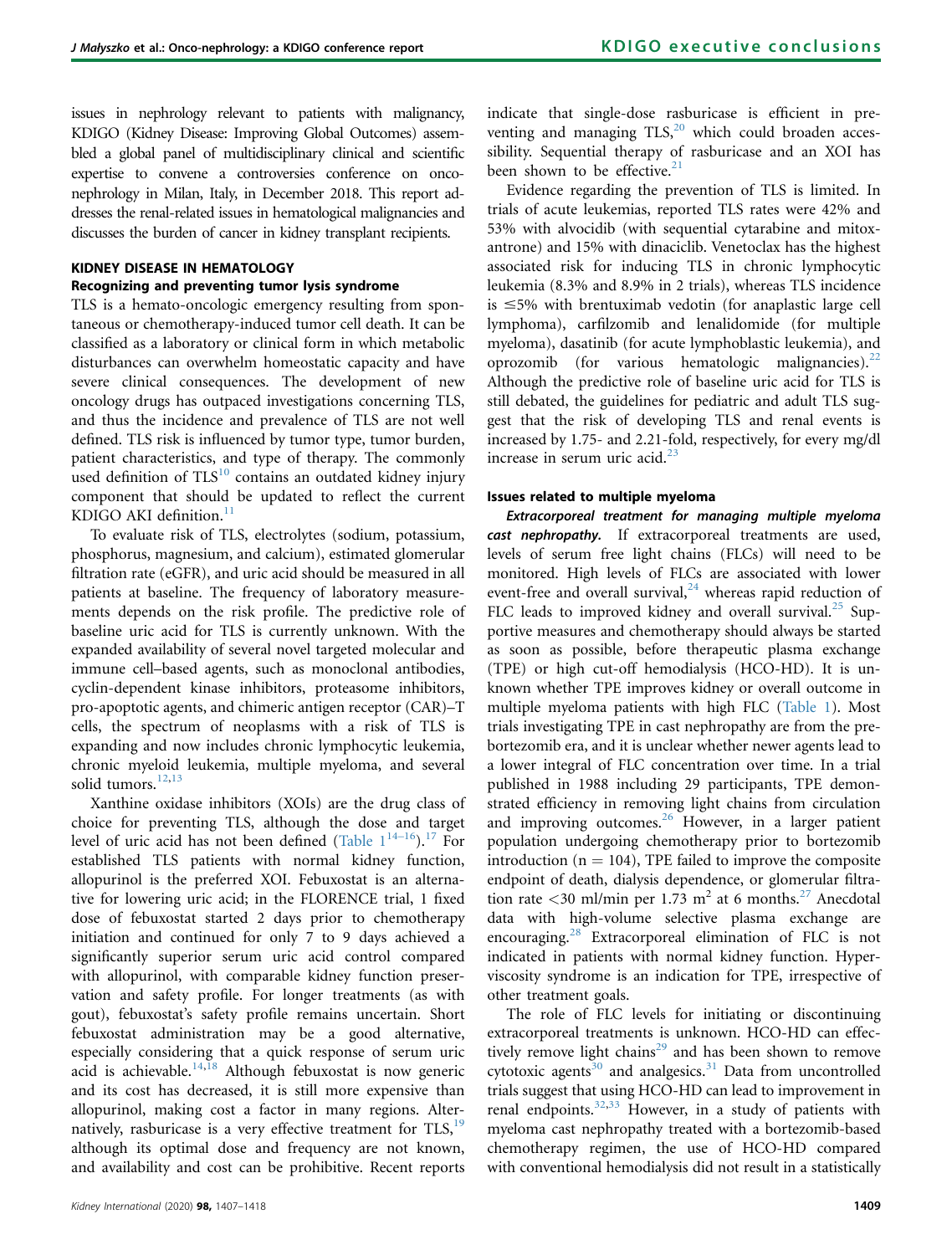significant difference in hemodialysis independence at 3 months.<sup>34</sup> During a 2-year follow-up of 90 patients enrolled in the open-label, phase 2, randomized controlled EuLITE trial, $35$  98 and 82 serious adverse events were reported in the HCO-HD and high-flux hemodialysis (HF-HD) groups, respectively. The most common serious adverse events were infections, cardiovascular and thrombotic events, and events related to the musculoskeletal systems. During the first 90 days, 26 infections (including 14 lung) were reported in the HCO-HD group, and 13 infections (including 3 lung) were reported in the HF-HD group.<sup>[35](#page-10-20)</sup> Together these results do not support initiation of HCO-HD phase 3 studies. Given the need to improve therapeutic strategies in myeloma cast nephropathy, combining efficient FLC removal techniques with effective but tolerable chemotherapy warrants further investigation.<sup>[15](#page-10-0)</sup>

A 2012 report from animal models identified a competitive inhibitor cyclized peptide that interferes with the binding of the light chains with Tamm-Horsfall protein,<sup>[36](#page-10-21)</sup> possibly paving the way for eliminating the need for extracorporeal elimination. However, human studies are yet to be conducted.

Managing multiple myeloma-related bone disease. Although bisphosphonates are contraindicated in patients with advanced kidney disease, single-dose (30 mg) pamidronate for hypercalcemia does not require dose adjustment if eGFR is  $>$ 30 ml/min per 1.73 m<sup>2</sup>. Twelve-month study data indicate pamidronate may also be used in hemodialysis patients.<sup>3</sup>

Choosing between bisphosphonate or denosumab therapy. For newly diagnosed multiple myeloma, denosumab is non-inferior to zoledronic acid in time to skeletal-related events and has a lower renal toxicity.<sup>[38](#page-10-23)</sup> There are, however, limited data supporting non-inferiority of denosumab safety relative to alendronate in hemodialysis patients, especially regarding risk of severe hypocalcemia.<sup>[39](#page-10-24)</sup> Anecdotal data sug-gest the same is true for peritoneal dialysis.<sup>[40](#page-10-25)</sup> Whether bisphosphonate is associated with adverse risks needs to be examined [\(Table 1](#page-1-0)).

# Managing calcineurin inhibitors

In recipients of allogeneic stem cell transplants, tacrolimus is associated with a lower likelihood of AKI relative to cyclosporine. Drug blood levels should be measured at regular intervals. It is unknown if lowering calcineurin inhibitor levels to reduce the risk of AKI elevates the risk of graft-versus-host disease. However, cyclosporine levels  $>$ 195 µg/l on post-transplant day 10 have been associated with significantly reduced likelihood of acute graft-versushost disease following allogeneic hematopoietic stem cell transplantation. $41$  It is unclear whether there is any role for kidney biopsy in patients with AKI who take calcineurin inhibitors.

Because calcineurin inhibitors can cause transplantassociated thrombotic microangiopathy, cases of hypertension, thrombocytopenia, and elevated lactate dehydrogenase should prompt suspicion of thrombotic microangiopathy.

# The role of kidney biopsy for kidney recovery therapy in cast nephropathy

Kidney biopsy is strongly recommended to confirm cast nephropathy in AKI after chemotherapy initiation. Therapy should not be delayed while waiting for biopsy results. Any concern that there is an increased bleeding risk in this patient population is not supported by the literature.<sup>[42](#page-10-27)</sup>

The proportion of noncast nephropathy in patients with suspected cast nephropathy is unknown. Investigating whether there are biomarkers that can be used to predict the probability of developing cast nephropathy may be worthwhile. The 2014 International Myeloma Working Group updated criteria for the diagnosis of multiple myeloma defined light chain cast nephropathy as a myeloma defining event and identified validated biomarkers of malignancy. $43$ 

# Determining which patients with monoclonal gammopathy of renal significance should be offered treatment

All patients with monoclonal gammopathy of renal significance (MGRS) and a target for chemotherapy (e.g., Ig light chain amyloidosis, light chain deposition disease, C3 glomerulopathy, post-transplantation lymphoproliferative syndromes, immunotactoid, etc.) should be offered treatment. In a consensus report from the International Kidney and Monoclonal Gammopathy (IKMG) Research Group, <sup>[44](#page-10-29)</sup> MGRS was redefined as a clonal proliferative disorder that produces a nephrotoxic monoclonal Ig and does not meet previously defined hematological criteria for treatment of a specific malignancy. The diagnosis of MGRS-related disease is established by kidney biopsy and immunofluorescence studies to identify the monotypic Ig deposits (although these deposits are minimal in patients with either C3 glomerulopathy or thrombotic microangiopathy). Accordingly, the IKMG recommends performing a kidney biopsy in suspected cases of MGRS; serum and urine protein electrophoresis and immunofixation, as well as analyses of serum FLCs, should also be performed to identify the responsible monoclonal Ig. Finally, bone marrow aspiration and biopsy should be conducted to identify the lymphoproliferative clone. Flow cytometry can be helpful in identifying small clones. Additional genetic tests and fluorescent in situ hybridization studies are helpful for clonal identification and for generating treatment recommendations. However, pitfalls do exist at each diagnostic step, and a high degree of clinical suspicion is still required when diagnosing MGRS.<sup>[45](#page-10-30)</sup> Indications and timing for starting treatment remain controversial [\(Table 1\)](#page-1-0), although any decisions should be shared among hematologists, nephrologists, and patients in a multidisciplinary fashion.

# Chemotherapy for treating monoclonal gammopathy of renal significance

Treatment for MGRS generally includes a proteasome inhibitor, although the optimal combination of agents is un-known.<sup>[46](#page-10-31)</sup> Parameters to judge the renal effect of therapy are change in eGFR and degree of proteinuria.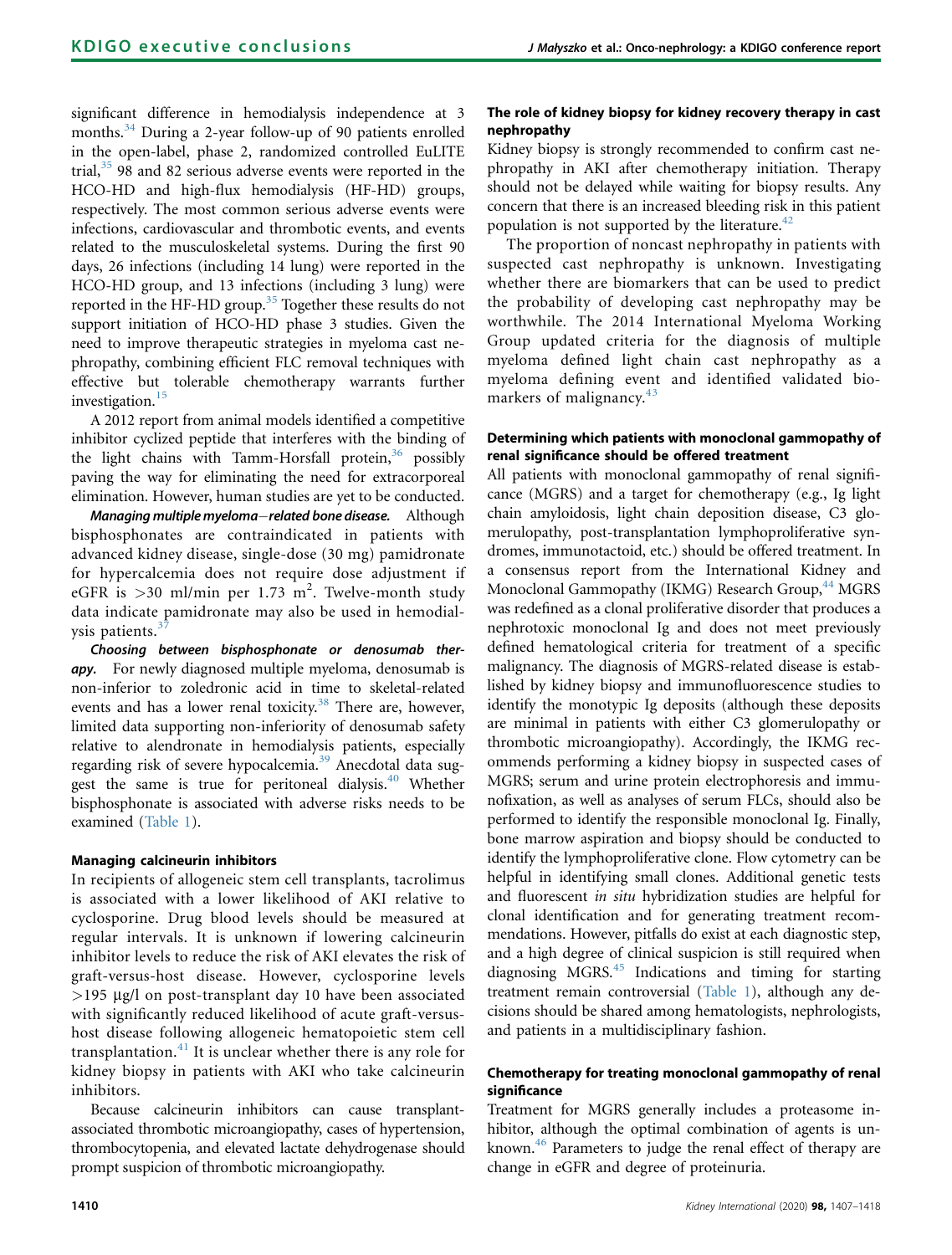## Candidacy for kidney transplantation in patients with myeloma and amyloidosis on dialysis

Anecdotal reports $47$  suggest that kidney transplantation can be considered after complete remission of myeloma<sup>[48](#page-10-33)</sup> and can be pursued after complete hematological remission of amyloidosis. However, the optimal duration of remission prior to transplantation is not known ([Table 1\)](#page-1-0). The absence of extrarenal organ dysfunction due to amyloid is considered to be a prerequisite for transplantation. N-terminal–pro-Btype natriuretic peptide as a marker of heart failure is of limited use in advanced CKD.

#### Dosing of cytotoxic agents in patients with CKD G3b–G5D

Dosing studies in patients with CKD G3b–G5D are not part of the process for regulatory approval of therapeutics in either the United States or Europe. Therefore, data for determining optimal dosing of most cytotoxic agents in patients with CKD G3b–G5D are lacking.<sup>49</sup> Regulatory agencies need to address this issue, and one strategy could be to make postmarketing studies mandatory ([Table 1](#page-1-0)).

#### Role of new sorbent devices in hematology/oncology patients

There is no proven benefit of using new sorbent devices in hematology/oncology patients.<sup>[50](#page-10-35)</sup> It is unknown whether adsorbent devices offer a benefit over anti–interleukin-6 therapy approaches or if there is any indication for using the new adsorbing devices in the setting of AKI stage 3 with need for kidney replacement therapy.

## Analgesics for long-term pain management in CKD patients with cancer-related pain

Appropriate treatment of pain in cancer patients remains an unresolved issue. Unsubstantiated avoidance of opioids is not justified in patients with malignancies. Nonsteroidal antiinflammatory drugs must be used with caution in patients with advanced CKD or at high risk for it. The benefit-to-risk ratio of gabapentin and pregabalin should be assessed on an individual basis. All components of World Health Organization guidelines should be considered. $51$ 

## Determining which hematological cancer patients with CKD can be treated with erythropoietin-stimulating agents

In hematological cancer patients, iron status should be optimized before starting erythropoietin-stimulating agent (ESA) treatment. Data regarding the potential adverse effects of ESAs in patients with solid tumors cannot be applied to hematological patients. Risks of a tumor-promoting activity of erythropoietin should be weighed against benefits. Similarly, target hemoglobin levels are unclear. Newer oral ESAs have not been evaluated in this patient population.

## Decision-making for initiating or terminating kidney replacement therapy

Expectations of what dialysis can reasonably accomplish in hematological cancer patients are often unrealistically high among patients and their caregivers<sup>52</sup>; an estimate of overall prognosis based on each patient's comprehensive status

(including age, performance status, frailty, malnutrition, comorbidities, and co-medications) is thus mandatory. An interdisciplinary team approach and improved communication between hematologists/oncologists and nephrologists is necessary for facilitating the discussion on whether to initiate kidney replacement therapy. Empathic communication of information with patients using a shared decision-making approach can then lead to an informed decision that respects patient autonomy and is consistent with the patient's goals and personal values.<sup>[53](#page-10-38)</sup>

Predictors of short-term survival after starting kidney replacement therapy are not available for hematological cancer patients. Not starting kidney replacement therapy is a valid approach, because outcomes may be similar to dialysis therapy with better quality of life. In general, advanced directives are underutilized, and it is possible that counseling on advanced directives could be an effective strategy to avoid decision-making under emergency circumstances.

For patients not starting dialysis or discontinuing dialysis, palliative care should be considered and offered. Another possible approach is undergoing a trial period of kidney replacement therapy in the intensive care unit.

# CANCER IN KIDNEY TRANSPLANT RECIPIENTS Epidemiology

Robust and convincing registry data indicate that the overall risk of cancer in kidney transplant recipients is increased by at least 2- to 2.5-fold compared with the general population matched for age and gender (Table  $2^{1,2,54-64}$  $2^{1,2,54-64}$  $2^{1,2,54-64}$  $2^{1,2,54-64}$  $2^{1,2,54-64}$ ).<sup>1,[54](#page-10-39)–56</sup> Patients who have the greatest increased risk are those with a virally related cancer such as Kaposi sarcoma (20-fold), cervical cancer (5- to 10-fold), and post-transplant lymphoproliferative disease.[1,](#page-9-0)[54](#page-10-39) Other solid organ malignancies such as colorectal and lung cancers (approximately 2- to 3-fold) incur a modest increase in incidence compared with age- and gender-matched general populations.<sup>[1](#page-9-0)[,54](#page-10-39)</sup> Other cancers, such as breast and prostate, do not incur an excess risk among transplant recipients. Because the increased risk of cancer has also been demonstrated in patients on dialysis and those with early- to moderate-severity CKD, the increased cancer burden in CKD settings is likely not related to immunosuppression alone but may also be driven by conditions associated with CKD, such as uremia and chronic inflammation.<sup>[57](#page-10-40)[,59](#page-10-41)[,62](#page-11-0)</sup>

Cancer is a leading cause of death among transplant recipients.[2](#page-9-1) Data suggest the risk of death in the transplant population is increased by at least 2- to 3-fold compared with the general population matched for age and gender.<sup>[63](#page-11-1)</sup> The causes of increased risk are unclear but may result from increased cancer incidence, differences in tumor biology in the context of immunosuppression, and/or differences in chemotherapeutic approach, particularly among recipients with coexisting comorbidities. The increased risk of cancer and cancer-related deaths observed in transplant populations is attributed predominantly to viral-related cancers, such as post-transplant lymphoproliferative disease (Epstein-Barr virus), Kaposi sarcoma, primary effusion lymphoma (human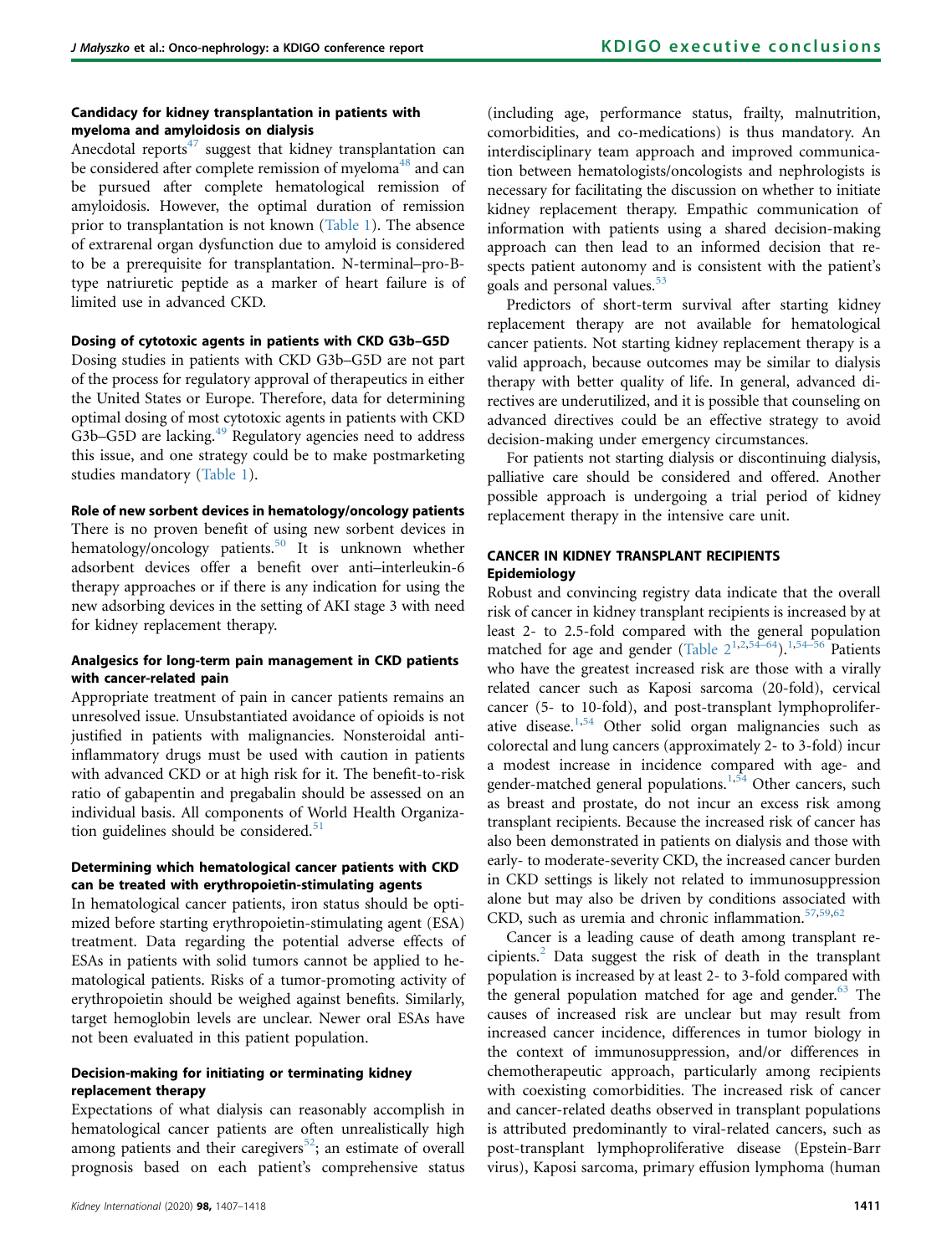|                   | Hong Kong <sup>2,59</sup> |                    | Korea              | Taiwan <sup>60,61</sup> |           | Australia <sup>54,55,57</sup> |                        |
|-------------------|---------------------------|--------------------|--------------------|-------------------------|-----------|-------------------------------|------------------------|
| <b>Site</b>       | <b>Dialysis</b>           | KT                 | KT                 | <b>Dialysis</b>         | KT        | <b>Dialysis</b>               | KT                     |
| All sites         | $1.44(1.26 - 1.65)$       | $2.94(2.6-1.6)$    | $3.54(2.9-4.3)$    | $1.4(1.3-1.4)$          | 4.12      | 1.36                          | 3.27                   |
| Bladder           | $2.5(1.1-4.7)$            | $8.22(4.7-14.5)$   | 4.06 (0.46-14.7)   | $8.2(6.7-9.9)$          | 47.8      | <b>NA</b>                     | <b>NA</b>              |
| Brain             | <b>NA</b>                 | <b>NA</b>          | $12.9(2.6 - 37.7)$ | <b>NA</b>               | <b>NA</b> | $1.1(0.59 - 2.05)$            | $0.57$ $(0.16 - 1.46)$ |
| <b>Breast</b>     | $1.65(1.0-2.7)$           | $1.66(1.2-2.7)$    | $2.7(0.9-5.9)$     | $1.2(1.0-1.5)$          | 1.55      | $1.25(0.99 - 1.55)$           | $1.03(0.78 - 1.34)$    |
| Cervical          | $4.1(1.6-8.5)$            | $7.19(3.8-13.4)$   | $6.05(1.2-17.6)$   | $0.9(0.7-1.1)$          | 0.81      | $2.58(1.38 - 4.42)$           | 2.49 (1.33-4.27)       |
| Colorectal        | $1.53(1.1-2.1)$           | $1.75(1.2-2.5)$    | $0.48(0.1 - 2.7)$  | $1.0(0.9-1.1)$          | 0.96      | $1.18(0.9-1.5)$               | $2.36(1.9-2.9)$        |
| Esophagus         | <b>NA</b>                 | $1.12(0.3-1.2)$    | <b>NA</b>          | <b>NA</b>               | 1.96      | $1.7(0.96 - 2.7)$             | $3.82(2.3-6.0)$        |
| Kaposi sarcoma    | <b>NA</b>                 | <b>NA</b>          | 446.0 (89.7-1305)  | <b>NA</b>               | <b>NA</b> | 57.8 (21.2-125.9)             | 207.9 (113-348)        |
| Kidney            | <b>NA</b>                 | $12.5(8.5-18.4)$   | 16.31 (7.4-30.9)   | $7.2$ (5.7-8.9)         | 79.0      | <b>NA</b>                     | <b>NA</b>              |
| Larynx            | NA                        | <b>NA</b>          | <b>NA</b>          | <b>NA</b>               | 2.98      | $1.02(0.41 - 2.11)$           | $2.1(0.96 - 3.98)$     |
| Leukemia          | <b>NA</b>                 | $2.15(0.9-6.2)$    | 27.8 (7.3-69.3)    | $0.4(0.2-0.7)$          | 2.14      | $1.14(0.74 - 1.77)$           | $2.46(1.65 - 3.67)$    |
| Lip               | <b>NA</b>                 | <b>NA</b>          | <b>NA</b>          | <b>NA</b>               | 1.96      | 3.68 (2.46-5.28)              | 47.1 (41.7–52.9)       |
| Liver             | $1.2(0.7-2.0)$            | $2.53(1.6-3.9)$    | $2.74(1.0-5.9)$    | $1.4(1.2-1.5)$          | 3.57      | $2.25(1.23 - 3.77)$           | $3.2(1.5-5.9)$         |
| Lung              | $0.94(0.6-1.3)$           | $1.68(1.2 - 2.4)$  | $1.79(0.6 - 3.9)$  | $0.5(0.5-0.6)$          | 1.5       | $1.59(1.33 - 1.88)$           | $2.45(2.0-2.97)$       |
| Melanoma          | <b>NA</b>                 | $9.09(2.3 - 36.3)$ | <b>NA</b>          | <b>NA</b>               | <b>NA</b> | $1.06(0.81 - 1.38)$           | $2.53$ $(2.08 - 3.05)$ |
| Myeloma multiplex | $1.31(0.15 - 4.7)$        | <b>NA</b>          | 24.02 (6.4-61.5)   | <b>NA</b>               | <b>NA</b> |                               |                        |
| <b>NHL</b>        | $1.69(0.7-3.5)$           | 15.79 (11.9-20.9)  | 28.6 (7.7-73.2)    | $1.3(0.9-1.7)$          | 8.26      | $1.36(0.94 - 1.9)$            | $9.86(8.37-11.5)$      |
| <b>NMSC</b>       | $1.75(0.75 - 3.4)$        | $7.38(4.9-11.2)$   | $7.58(2.0-4.1)$    | <b>NA</b>               | 1.41      | <b>NA</b>                     | <b>NA</b>              |
| Ovary             | <b>NA</b>                 | $7.3(4.6 - 11.5)$  | $3.4(0.1 - 18.9)$  | <b>NA</b>               | <b>NA</b> | $1.0(0.43 - 1.98)$            | $1.15(0.46 - 2.38)$    |
| Pancreas          | $1.17(0.3-2.9)$           | $1.57(0.5-4.9)$    | $2.73(0.3 - 10.0)$ | <b>NA</b>               | 3.71      | $1.17(0.69-1.8)$              | $1.21(0.56-2.3)$       |
| Prostate          | $0.6(0.1-0.8)$            | $0.88(0.4-1.9)$    | $2.45(0.5 - 7.2)$  | $0.5(0.4-0.7)$          | 1.11      | $0.66$ $(0.52 - 0.83)$        | $0.95(0.68 - 1.29)$    |
| Soft tissue       | <b>NA</b>                 | <b>NA</b>          | <b>NA</b>          | <b>NA</b>               | <b>NA</b> | $1.26(0.41 - 2.93)$           | $4.3(2.13 - 7.21)$     |
| Stomach           | $1.1(0.5-2.2)$            | $2.85(1.6-5.0)$    | <b>NA</b>          | $0.9(0.7-1.1)$          | 1.86      | $1.5(1.0-2.19)$               | $1.8(1.1-2.9)$         |
| Thyroid           | $3.4(1.3 - 7.5)$          | $4.35(2.4 - 7.6)$  | <b>NA</b>          | $2.2(1.5-3.1)$          | 5.59      | $9.23(6.53 - 12.67)$          | $6.9(4.69-9.79)$       |
| Uterus            | $1.7(0.4-4.2)$            | $1.44(0.5-4.5)$    | <b>NA</b>          | <b>NA</b>               |           | $1.07(0.53 - 1.91)$           | 1.74 (0.92v2.97)       |

# <span id="page-5-0"></span>Table 2 | Standardized incidence ratio of site-specific cancers in North America, Europe, Asia, and Australasia

KT, kidney transplant; NA, not available; NHL, non-Hodgkin lymphoma; NMSC, nonmelanoma skin cancer.

Data are presented as standard incidence ratio (95% confidence interval).

herpesvirus 8), skin, oropharynx, tonsil, anogenital cancers (cervix, vagina, vulva, anus, penis [human papillomavirus]), Merkel cell carcinoma (Merkel cell polyomavirus), and hepatocellular carcinoma (hepatitis B and C virus). $61,64$  $61,64$ 

Epidemiologic data on the incidence and outcomes of transplant recipients with cancer are based on observational registry analyses. Reporting to these registries is predominantly voluntary, and questions regarding their completeness have been raised.<sup>[60](#page-10-42)</sup> Specific concerns relate to how outcomes were ascertained; whether data are accurately and fully reported; the lack of details pertaining to histology, stage, and longer-term outcomes; the lack of a robust reference standard—for instance, data linkage to cancer registries where data collection is mandatory; and the lack of a universal coding system defining cancer outcomes. Most transplant recipient registries are developed in high-income countries. It is crucial to support the development of robust and transparent dialysis and transplant registries in low- to middleincome countries. Research opportunities and priorities are listed in [Table 3](#page-7-0).

## Donor cancer transmission in transplant recipients

Cancer transmission from donors is rare. The estimated disease transmission rate (from both living and deceased donors) varies between 1 and 2 cases per 10,000 organ transplant recipients, although these estimates are subject to reporting bias $58$  and may underrepresent the actual disease incidence. The risk of disease transmission is dependent on the type of cancer, ranging from less than 0.1% among non-invasive in situ cancers to more than 10% among malignant cancers such as melanomas.<sup>[2](#page-9-1)</sup> Although disease transmission is infrequent, it can be a devastating event for patients, their families, and transplanting teams, because the prognoses of recipients with donor-transmitted disease are generally poor.<sup>[65](#page-11-4)</sup> Deaths associated with donor-transmitted disease are frequently reported in the media, which raises concerns and fears within the community.

The median time from transplantation to cancer diagnosis is approximately 8 months (interquartile range 3–13 months) but varies with cancer type.<sup>[58](#page-10-43)</sup> Among recipients with donor-transmitted cancers, the risk of death is greatest among those with transmitted lung cancers and melanomas, with fewer than 50% surviving 2 years after diagnosis. Effective and efficient preventive and screening strategies are therefore needed to minimize any disease transmission risk. It is mandatory that all deceased and living potential donors are screened for transmissible disease including infections and malignancies. The Organ Procurement and Transplantation Network/United Network for Organ Sharing, the British Transplantation Society, European Directorate for the Quality of Medicines and Health Care, and the Transplantation Society of Australia and New Zealand have all developed policy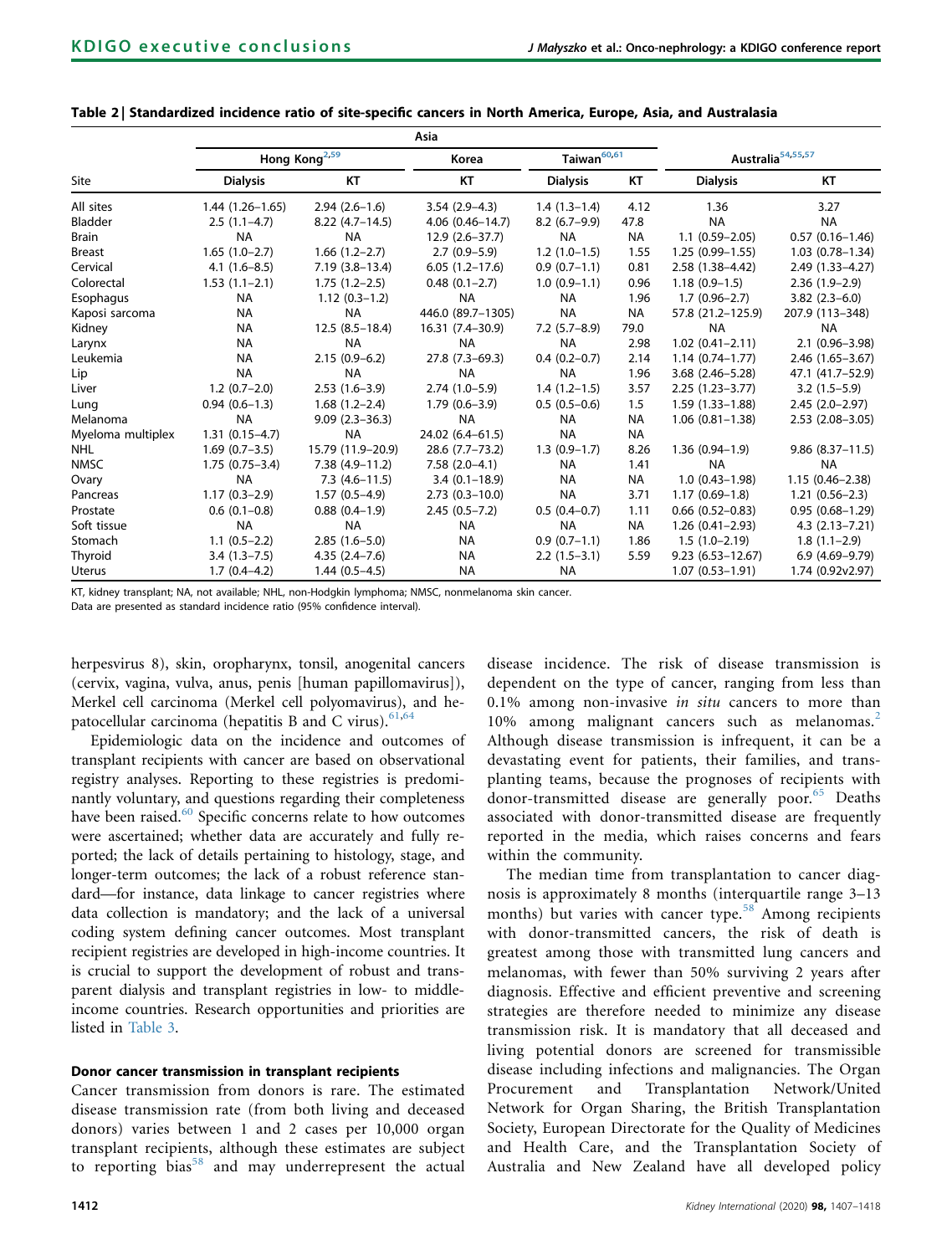|                  | Denmark <sup>62</sup>          | Germany <sup>63,64</sup> | Sweden <sup>62</sup> | Canada <sup>1</sup> |                   | United States <sup>56,57</sup>       |                     | World (aggregated data) <sup>58</sup> |
|------------------|--------------------------------|--------------------------|----------------------|---------------------|-------------------|--------------------------------------|---------------------|---------------------------------------|
| <b>Dialysis</b>  | KT                             | KT                       | KT                   | КT                  | <b>Dialysis</b>   | КT                                   | <b>Dialysis</b>     | KT                                    |
| $1.6(1.5-1.6)$   | $2.9(2.8-3.1)$                 | $4.3(4.0-4.7)$           | $3.5(3.4-3.7)$       | $2.5(2.3-2.7)$      | $1.2(1.2-1.2)$    | $2.1(2.06-2.14)$                     | <b>NA</b>           | <b>NA</b>                             |
| $1.8(1.5-2.1)$   | $2.1(1.6-2.8)$                 | $2.8(1.8-4.2)$           | $2.0(1.6-2.6)$       | $2.0(1.3-3.0)$      | $1.4(1.3-1.5)$    | <b>NA</b>                            | $2.51(1.85 - 3.41)$ | $3.15(1.27 - 7.8)$                    |
| $1.1(0.8-1.5)$   | $1.1(0.7-1.7)$                 | $3.99(2.0 - 7.3)$        | $1.2(0.9-1.7)$       | $1.3(0.5-2.5)$      | <b>NA</b>         | $0.76$ $(0.55 - 1.01)$               |                     | $1.0(0.64 - 1.57)$                    |
| $1.3(1.0-1.5)$   | $1.3(1.1-1.7)$                 | $1.46(1.0-2.0)$          | $1.1(0.9-1.4)$       | $1.3(1.0-1.7)$      | $0.8(0.8-0.9)$    | $0.85(0.77-0.93)$                    | $1.15(0.9 - 1.46)$  | 1.13 (0.99-1.29)                      |
| $2.0(1.2-3.5)$   | $2.6(1.6-4.5)$                 | $4.42(2.9-6.4)$          | $2.5(1.5-4.1)$       | $1.6(1.3-1.6)$      | $2.5(2.2-2.8)$    | $1.03(0.75 - 1.38)$                  | 1.76 (1.09-2.86)    | $2.2(1.56-3.1)$                       |
| $1.5(1.2-1.7)$   | $2.4(1.9-3.1)$                 | $1.28(0.9-1.8)$          | $2.4(2.0-2.9)$       | $1.4(1.0-1.8)$      | $1.27(1.23-1.3)$  | $1.24(1.15-1.34)$                    | $1.16(0.9-1.43)$    | $1.06(0.66 - 1.72)$                   |
|                  | $1.9(1.3-2.7)$ $1.9(1.0-3.4)$  | <b>NA</b>                | $1.2(0.6-2.3)$       | $1.5(0.5-3.6)$      | NA                | $1.56(1.26 - 1.91)$                  | <b>NA</b>           | <b>NA</b>                             |
| <b>NA</b>        | <b>NA</b>                      | 142.3 (71-259)           | <b>NA</b>            | <b>NA</b>           | <b>NA</b>         | 61.4 (50.95-73.49)                   | <b>NA</b>           | 59.48 (24.43-144.86)                  |
| $2.8(2.2 - 3.7)$ | $5.9(4.4 - 7.8)$               | 17.6 (14.0–21.8)         | $5.8(4.8-7.0)$       | $7.3(5.7-9.2)$      | $3.7(3.5-3.9)$    | $4.65(4.32 - 4.99)$                  | 4.87 (4.14 - 5.72)  | $9.7(5.69 - 16.53)$                   |
| $1.7(1.0-2.7)$   | $1.9(0.9 - 3.7)$               | <b>NA</b>                | $3.0(1.7-5.3)$       | $1.7(0.7-3.4)$      | <b>NA</b>         | $1.59(1.29-1.95)$                    | <b>NA</b>           | $1.53(0.84 - 2.79)$                   |
| $1.2(0.8-1.7)$   | $1.3(0.7-2.4)$                 | $2.19(0.76 - 5.12)$      | $1.6(1.1-2.4)$       | $2.3(1.3-3.6)$      | $1.9(1.7-2.0)$    | $3.47(2.46 - 4.77)$                  | $1.02(0.55 - 1.9)$  | $1.62(1.23 - 2.14)$                   |
|                  | $3.9$ (2.0-7.5) 12.7 (7.1-23)  | <b>NA</b>                | <b>NA</b>            | 31.4 (23.5-40.8)    | <b>NA</b>         | <b>NA</b>                            | <b>NA</b>           | 29.74 (16.96-52.17)                   |
|                  | $2.0(1.4-3.0)$ 3.4 $(2.0-5.9)$ | $3.96(1.9 - 7.2)$        | $4.0(2.8-5.6)$       | $1.8(0.6-4.3)$      | $1.5(1.3-1.7)$    | 11.56 (10.83-12.33) 1.39 (1.28-1.51) |                     | $2.52(1.71 - 3.73)$                   |
|                  | $1.5(1.4-1.7)$ $2.6(2.2-3.1)$  | $2.67(1.9-3.7)$          | $2.3(1.9-2.7)$       | $2.1(1.7-2.5)$      | $1.1(1.1-1.2)$    | $1.97(1.86 - 2.08)$                  | $0.98(0.77 - 1.24)$ | $1.52(1.15-1.99)$                     |
|                  | $1.4$ (1.1-1.9) 1.8 (1.3-2.6)  | $4.13(2.76 - 5.9)$       | $2.4(1.9-3.0)$       | $1.9$ (-1.2 to 3.0) | NA                | $2.38(2.14 - 2.63)$                  | $2.83(1.28 - 6.23)$ | $2.05(1.52 - 2.78)$                   |
| $2.5(1.7-3.6)$   | $2.2(1.1-4.5)$                 | $7.33(3.7-13.4)$         | $2.3(1.5-3.6)$       | $3.9(2.1-6.6)$      |                   | $5.2(5.0-5.3)$                       | $4.15(3.1 - 5.56)$  | 2.96 (1.94-4.52)                      |
| $1.6(1.2-2.2)$   | $5.1(4-6.6)$                   | <b>NA</b>                | $7.9(6.8-9.2)$       | $8.8(7.4-10.5)$     | $1.7(1.5-1.8)$    | 7.54 (7.17-7.93)                     | $1.16(0.86 - 1.55)$ | $6.05(4.11 - 8.9)$                    |
|                  | 5.3 (4.7-5.9) 41.5 (37.8-45.5) | 52.7 (44.7-61.7)         | 44.7 (42.0-47.5)     | <b>NA</b>           | <b>NA</b>         | 13.85 (11.92-16.0)                   | <b>NA</b>           | 15.18 (8.08-28.52)                    |
| $0.8(0.4-1.4)$   | $1.2(0.6-2.3)$                 | <b>NA</b>                | $1.6(1.0-2.5)$       | $1.5(0.6-3.0)$      | <b>NA</b>         | $0.95(0.72 - 1.24)$                  | <b>NA</b>           | 1.39 (0.69-2.77)                      |
| $1.8(1.3-2.3)$   | $1.2(0.6-2.1)$                 | <b>NA</b>                | $2.2(1.5-3.0)$       | $1.1(0.4-2.2)$      | $1.08(1.01-1.15)$ | $1.46(1.24 - 1.71)$                  | <b>NA</b>           | $1.55(1.19-2.0)$                      |
| $0.9(0.8-1.0)$   | $1.0(0.7-1.4)$                 | $2.04(1.5-2.7)$          | $0.9(0.8-1.1)$       | $0.9(0.6-1.3)$      | $0.7(0.6-0.7)$    | $0.92$ $(0.87 - 0.98)$               | $0.87(0.69 - 1.09)$ | $1.14(0.94 - 1.37)$                   |
| $1.7(0.9-3.1)$   | $4.8(2.7 - 8.4)$               | NA                       | $2.2(1.1-4.1)$       | $4.8(2.3 - 8.8)$    | <b>NA</b>         | $2.25(1.74 - 2.87)$                  | <b>NA</b>           | <b>NA</b>                             |
| $1.5(1.1-2.2)$   | $2.5(1.6-4.1)$                 | $1.36(0.7-2.3)$          | $2.1(1.5-2.9)$       | $2.1(1.2-3.4)$      | $1.3(1.2-1.4)$    | $1.67(1.42 - 1.96)$                  | $1.03(0.71-1.5)$    | $1.92(1.6 - 2.31)$                    |
| $3.0(1.7-5.5)$   | $4.2(2.2 - 7.7)$               | $5.09(2.8-8.7)$          | $4.9(3.3 - 7.3)$     | $5.0(3.1 - 7.4)$    | $2.4(2.1-2.8)$    | $2.95(2.58-3.34)$                    | 4.92 (1.43-14.9)    | $3.75(2.5-5.62)$                      |
| $1.2(0.8-1.8)$   | $1.4(0.8-2.5)$                 | <b>NA</b>                | $1.0(0.6-1.6)$       | $0.9(0.3-2.0)$      | $0.9(0.8-1.0)$    | <b>NA</b>                            | $0.96(0.78 - 1.19)$ | $1.37(0.75 - 2.51)$                   |

Table 2 | (Continued) Standardized incidence ratio of site-specific cancers in North America, Europe, Asia, and Australasia

Europe[57](#page-10-40) North America

requirements for evaluating organs from live and deceased donors. Despite these recommendations, variations in practice exist. Given the increasing number of patients on the active kidney transplant waitlist and an annual death rate on the overall waitlist of approximately 5%, it is imperative to maximize the utilization of available donor organs. Patients should be well-informed about the projected risk of disease transmission with higher-risk donors relative to the risk of premature death on dialysis. A structured, personalized, shared decision-making approach should be developed and implemented to improve the value of care to potential transplant recipients.

## Transplantation in patients with a prior cancer history

Recommendations for transplantation eligibility in patients with a prior cancer specify that potential candidates should be in complete remission after radical oncological therapy, with no evidence of active disease. However, recommended waiting times prior to listing vary considerably between guidelines.<sup>[66](#page-11-5)</sup> There is limited quality evidence to guide decision-making. The waiting time from complete remission to listing should depend on the risks of disease recurrence and survival thereafter. Recent systematic reviews of observational studies have shown that excess risk of cancer-specific death among recipients with a prior cancer history is at least 3-fold higher than those without a prior cancer history.<sup>[67](#page-11-6)</sup> Emerging data suggest waiting time is not a key determinant for disease recurrence after transplantation $68$ ; however, such data should be interpreted with caution as they are subject to potential selection bias and era effects.

Given changing patient characteristics and the advent of new therapies such as targeted therapies, checkpoint inhibitors, or a combination of the 2 for oncological management, the criteria for listing should not be fixed, as had been done historically ([Figure 1](#page-8-0)).<sup>[69](#page-11-8)</sup> Rather, criteria should be dynamic and personalized and should take into consideration patient preferences and the potential trade-offs between the quality of life and survival gains with transplantation, the probability of premature death while undergoing dialysis, and the risk of disease recurrence and cancer-related death after transplantation ([Figure 2\)](#page-8-1).

#### Cancer screening in kidney transplant recipients

Transplant screening provides an opportunity to detect and treat premalignant lesions. The current screening guidelines in the transplant population are largely extrapolated and adopted from the general population, and there is no trial-based evidence to support them.<sup>[70](#page-11-9)[,71](#page-11-10)</sup> The harms, test performance, and benefits incurred through screening in the transplant population are likely to be different from those of the general population. A recent study of screening colorectal cancer using one-time fecal immunochemical diagnostic tests in patients with CKD (including kidney transplant recipients) has shown favorable performance, but major complications from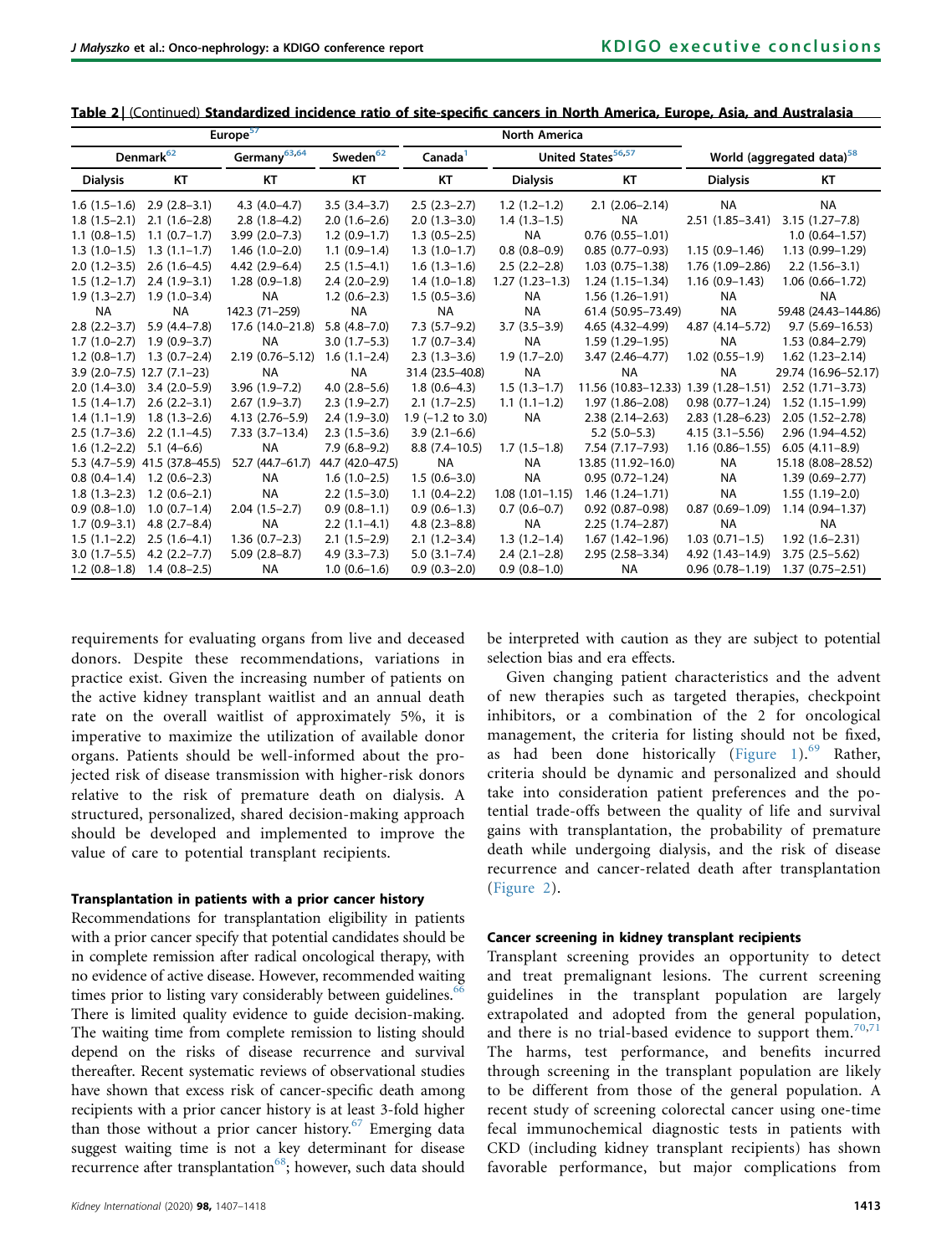# <span id="page-7-0"></span>Table 3 | Research priorities in malignancy and kidney transplantation

|                                       | <b>Research priorities</b>                                                                                                                                                                                                                                                                                                                                                                                                                                                                                                                                                                                                                                                                                                                                                                                                                                                                                                                                                                                                                                                                                                                                                                                                                                                                                                                                                                                                                                                                                                                   |  |  |  |  |
|---------------------------------------|----------------------------------------------------------------------------------------------------------------------------------------------------------------------------------------------------------------------------------------------------------------------------------------------------------------------------------------------------------------------------------------------------------------------------------------------------------------------------------------------------------------------------------------------------------------------------------------------------------------------------------------------------------------------------------------------------------------------------------------------------------------------------------------------------------------------------------------------------------------------------------------------------------------------------------------------------------------------------------------------------------------------------------------------------------------------------------------------------------------------------------------------------------------------------------------------------------------------------------------------------------------------------------------------------------------------------------------------------------------------------------------------------------------------------------------------------------------------------------------------------------------------------------------------|--|--|--|--|
| <b>Epidemiology</b>                   | • Generate longitudinal data to investigate the outcomes of cancer survivors after transplantation<br>and cohorts to study risk that may be adapted to answer specific questions on outcomes<br>• Unify cancer-specific coding (ICD-O)<br>• Harmonize and merge data sources from country-specific transplantation registries<br>• Capture granular data on histology, stage, and outcomes<br>• Develop a quality and global nephrology registry (CKD, dialysis, and transplant)                                                                                                                                                                                                                                                                                                                                                                                                                                                                                                                                                                                                                                                                                                                                                                                                                                                                                                                                                                                                                                                             |  |  |  |  |
| <b>Donor-derived cancers</b>          | • Initiate a registry for global donor surveillance and vigilance<br>• Develop a transplant outcomes registry<br>• Create a prediction and simulation model using large datasets that allow assessment of the following:<br>$\circ$ Risk of transmission of a specific donor<br>$\circ$ Risk of death/survival after cancer transmission<br>o Risk of death on dialysis vs. risk of death after malignancy in KT<br>• Create a patient/doctor shared-decision model<br>• Harmonize data from global registries and data repositories<br>• Develop and validate models that predict the risk of disease transmission using population-based,<br>age-specific cancer risk data in the general population and known cancer-specific mortality data in the<br>transplanted population. Aggregated registry data will provide opportunities to constantly update the<br>modelling and allows continual refinement of the evidence.<br>• Develop an electronic patient reported outcomes (e-PROs) platform to obtain patient-reported outcome<br>measures<br>• Create a decision-analytic model that takes into consideration patient preferences, PROs, and<br>comparative survival data (with and without transplantation) to quide decision-making<br>• Create a clinical-decision support derived from aggregated data across global registries to provide guidance<br>on tailoring care for individual candidates<br>• Develop a well-designed, international policy framework that will safeguard recipients against disease<br>transmission |  |  |  |  |
| <b>Recipients with cancer history</b> | • Generate comprehensive and complete follow-up records of observational data on cancer<br>recurrence and cancer-related outcomes after transplantation<br>• Develop fluid biopsy for early cancer detection<br>• Develop methods for immune profiling and genomic profiling                                                                                                                                                                                                                                                                                                                                                                                                                                                                                                                                                                                                                                                                                                                                                                                                                                                                                                                                                                                                                                                                                                                                                                                                                                                                 |  |  |  |  |
| <b>Cancer screening in KT</b>         | • Create a global survey for characterizing cancer screening across major nephrology and transplantation<br>centers<br>• Conduct RCT for PTLD screening using EBV DNA<br>• Conduct an intervention trial for renal cell carcinoma screening in the at-risk population                                                                                                                                                                                                                                                                                                                                                                                                                                                                                                                                                                                                                                                                                                                                                                                                                                                                                                                                                                                                                                                                                                                                                                                                                                                                        |  |  |  |  |
| KT education in cancer protection     | • Conduct an observational study (exposure, interventions, outcomes) focused on skin cancer<br>• Establish a tailored, individualized educational program<br>• Provide educational websites, skin cancer prevention, and health promotion/e-health                                                                                                                                                                                                                                                                                                                                                                                                                                                                                                                                                                                                                                                                                                                                                                                                                                                                                                                                                                                                                                                                                                                                                                                                                                                                                           |  |  |  |  |
| Cancer management after KT            | • Create a rare cancer registry<br>• Create a rare cancer protocol<br>• Partner with pharmaceutical companies to develop novel interventions for the management of cancer<br>after kidney transplantation<br>• Conduct RCT with the new cancer therapies in KT patients, including those with low GFR levels<br>• Conduct RCT to assess mTORs vs. other immunosuppressants in cancer and KT patients                                                                                                                                                                                                                                                                                                                                                                                                                                                                                                                                                                                                                                                                                                                                                                                                                                                                                                                                                                                                                                                                                                                                         |  |  |  |  |

CKD, chronic kidney disease; EBV, Epstein-Barr virus; GFR, glomerular filtration rate; ICD-O, International Classification of Diseases for Oncology; KT, kidney transplantation; mTORs, mammalian targets of rapamycin; PRO, patient-reported outcomes; PTLD, post-transplant lymphoproliferative disease; RCT, randomized controlled trial.

workup colonoscopies are high.<sup>[72](#page-11-11)</sup> There are also considerable variations in screening practices across major transplant centers worldwide. Population-based screening programs for cervical, colorectal, breast, and prostate cancers are universal in most high-income countries. Given the increased risk of other cancer types, such as kidney cancer, post-transplant lymphoproliferative disease, and lung and skin cancer, routine screening for these cancers is implemented in many centers worldwide. However, the evidence to support the frequency, modality, and target population for screening is uncertain.

Despite the current screening recommendations, uptake for routine breast and cervical screening in the transplanted population remains  $low.^{73}$  $low.^{73}$  $low.^{73}$  Reasons for the low uptake are multifactorial. Qualitative work has indicated that patients are cognizant of their susceptibility to the higher risk of cancer but also prioritize other issues associated with their kidney disease and allografts.<sup>[74](#page-11-13)</sup> They are also concerned about the potential harms and costs associated with routine testing.<sup>[75,](#page-11-14)[76](#page-11-15)</sup> Quality evidence is needed regarding routine screening of other cancer types. Several suggestions for broadening the evidence base are listed in [Table 3](#page-7-0).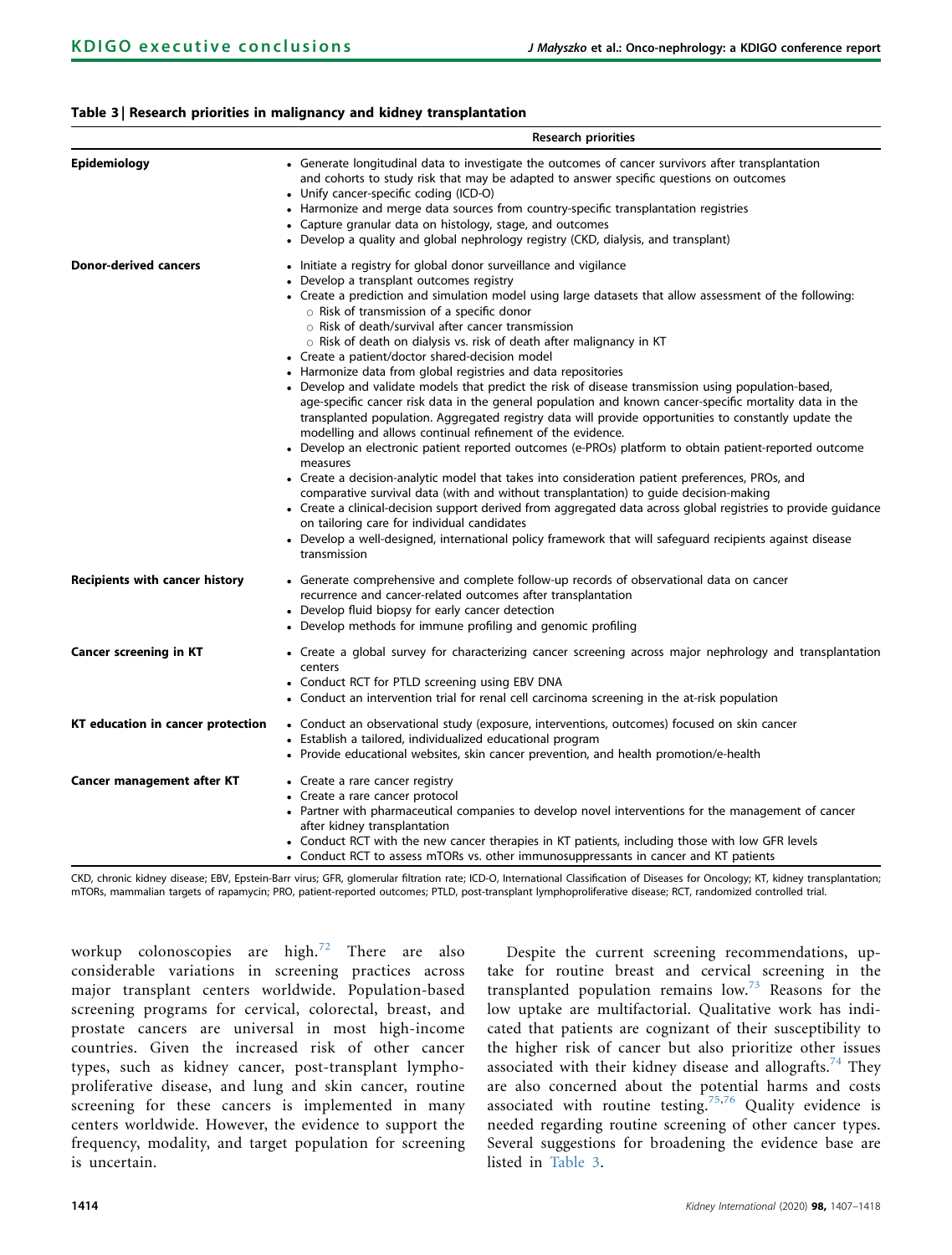<span id="page-8-0"></span>

Figure 1 | Historic fixed waiting time recommendations for transplantation. PTLD, post-transplant lymphoproliferative disease. Adapted from Sprangers B, Nair V, Launay-Vacher V, et al. Risk factors associated with post-kidney transplant malignancies: an article from the Cancer-Kidney International Network. Clin Kidney J. 2018;11:315-329.<sup>[69](#page-11-8)</sup> © The Author 2017. Published by Oxford University Press on behalf of ERA-EDTA.

#### Patient education

Education strategies for preventing cancer among transplant recipients exist for skin cancers but not for other solid organ cancer types. Patient education should begin early, meaning before or during the identification of progressive CKD. An educational program should also respect patient perspectives and preferences. E-health websites could serve to provide thorough education at a basic reading level.

#### Management of cancer after kidney transplantation

The management of cancer after kidney transplantation is complex. For patients who develop cancer after kidney transplantation, the approach has traditionally focused on reducing overall immunosuppression, with administration of chemotherapy agents managed by a medical oncologist. Dose reduction of immunosuppression after transplantation is likely to depend upon cancer type, stage, and many other factors. However, this approach needs to be balanced carefully with the risk of allograft rejection. Prospective trial-based data to inform immunosuppression management, including dose reduction and/or immunosuppression cessation, are lacking. Mammalian target of rapamycin inhibitors (sirolimus and everolimus) may have a promising role in managing cancer after transplantation (particularly with nonmelanocytic skin cancers and Kaposi sarcomas), owing to their simultaneous immunosuppressive and anticancer effects. $77-7$ 

New targeted anti-cancer therapies including checkpoint inhibitors and other immunotherapies are now available to treat advanced-stage solid organ and hematological malignancies. Across multiple tumor types these agents have greater efficacy than standard cytotoxic therapies. However, the majority of intervention trials assessing the effectiveness of new agents have excluded transplant recipients. The safety and efficacy profiles of these agents in immunosuppressed populations are unknown. In particular, there are case reports and series suggesting the use of anti-PD1, cytotoxic Tlymphocyte–associated antigen 4, and other immune modulators in transplant recipients can lead to acute allograft rejection[.80](#page-11-17)–<sup>83</sup> This remains a controversial issue, because there are other case reports in which use of everolimus in lieu of calcineurin inhibitors did not prevent allograft rejection in patients receiving ipilimumab or pembrolizumab.<sup>[84,](#page-11-18)[85](#page-11-19)</sup> Development of a global collaborative cancer registry could allow data sharing and opportunities for industry

<span id="page-8-1"></span>

Figure 2 | Decision factors for transplantation in candidates with prior cancers in complete remission. QOL, quality of life.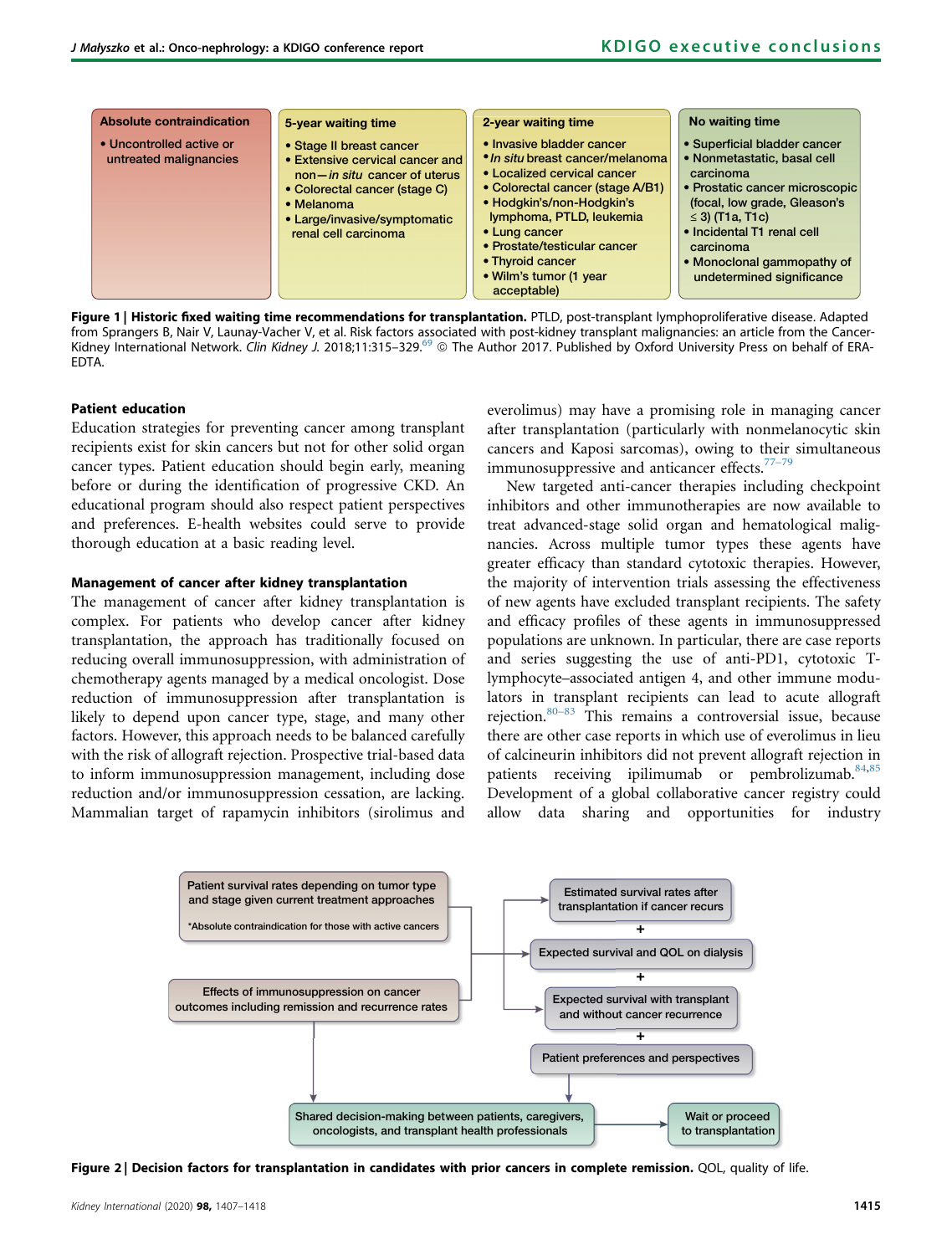partnerships and patient involvement in clinical trials of novel anti-cancer therapies.

## **CONCLUSION**

The conference participants emphasized the importance of collaboration among nephrology, hematology/oncology, and transplant specialists, as well as pharmacists, in clinical care and clinical trials.

Despite its frequency, AKI is one component of TLS for which optimal prophylaxis and treatment and differential use of XOIs and rasburicase is not known. Lack of dosing and toxicity data for old and new drugs used for hematological and oncological diseases has resulted in acute and chronic renal injury. Pharmaceutical companies should invest in appropriate postmarketing studies to improve our ability to reduce adverse renal effects without compromising treatment efficacy. Multiple myeloma is one of the main hematological diseases leading to chronic dialysis dependence. Extracorporeal and pharmacological approaches must be optimized to reduce kidney damage and need for dialysis.

Although cancer transmission from kidney donors is rare, it is mandatory that all deceased and living potential donors be screened for malignancies. In potential transplant candidates with a history of cancer, waiting periods after cancer remission are recommended. Post-transplantation cancer screening should be tailored to the individual patient. The screening for kidney cancer, post-transplant lymphoproliferative disease, and lung and skin cancer should be implemented in transplant centers worldwide. In kidney transplant recipients diagnosed with cancer, treatment is less effective than in the general population. Current clinical practice relies on evidence from observational studies and registry analyses, but the process of collecting data and its quality requires improvement. Further research into the mechanisms of cancer pathogenesis, the utility of cancer screening, and the effects of different immunosuppression regimens is needed.

#### <span id="page-9-3"></span>APPENDIX

#### Other conference participants

Ali K. Abu-Alfa, Lebanon; Hatem Amer, USA; Gernot Beutel, Germany; Jeremy R. Chapman, Australia; Xiaohong Chen, China; Jerzy Chudek, Poland; Laura Cosmai, Italy; Romano Danesi, Italy; Filippo De Stefano, Italy; Kunitoshi Iseki, Japan; Edgar A. Jaimes, USA; Kenar D. Jhaveri, USA; Artur Jurczyszyn, Poland; Rümeyza Turan Kazancioglu, Turkey; Abhijat Kitchlu, Canada; Christian Kollmannsberger, Canada; Amit Lahoti, USA; Yang Li, China; Manuel Macía, Spain; Takeshi Matsubara, Japan; Dionysios Mitropoulos, Greece; Eisei Noiri, Japan; Mark A. Perazella, USA; Pierre Ronco, France; Mitchell H. Rosner, USA; Maria Jose Soler Romeo, Spain; Ben Sprangers, Belgium; Walter M. Stadler, USA; Paul E. Stevens, United Kingdom; Vladimír Tesar, Czech Republic; Verônica Torres da Costa e Silva, Brazil; David H. Vesole, USA; Anitha Vijayan, USA; Ondrej Viklický, Czech Republic; Biruh T. Workeneh, USA; Motoko Yanagita, Japan; Elena Zakharova, Russian Federation.

#### DISCLOSURE

JM declared having consultancy fees from Fresenius Medical Care and Vifor Pharma. AB declared having received consultancy fees from BMS, Merck Sharp & Dohme (MSD), Pfizer, and Roche; speaker honoraria from Bristol Myers Squibb (BMS) and MSD; and research support from BMS and Pfizer. FRD

declared having received research support from National Institutes of Health. MG declared having received speaker honoraria from General Electric. MAG declared having received consultancy fees from Abbvie, Alnylam, Amgen, Annexon, Appellis, Celgene, Janssen, Medscape, Physicians' Education Resource, Prothena, Research to Practice, Sanofi, and Spectrum; stock options from Aurora Bio; speaker honoraria from Akcea, Johnson and Johnson, and Teva; and research support from National Institutes of Health and Spectrum. JTK declared having received consultancy fees from Amgen and Vifor Pharma; stock from Chemocentryx; speaker honoraria from ExThera Medical and Vifor Pharma; and grants from ExThera Medical; and JTK was an expert witness in vaccine injury cases trialed at the US Federal Court of Claims. PT declared having received consultancy fees from AstraZeneca, Eli Lilly, Novartis, Pfizer, Pierre Fabre, and Roche; and speaker honoraria from AstraZeneca, Eli Lilly, Novartis, Pfizer, Pierre Fabre, and Roche. GW declared having received research support from the National Health and Medical Research Council. DCW declared having received consultancy fees from Amgen, Astellas, AstraZeneca, Boehringer Ingelheim, GlaxoSmithKline, Janssen, Mundipharma, Napp, and Vifor Fresenius Medical Care Renal Pharma; and speaker's honoraria from Amgen, Astellas, AstraZeneca, Mundipharma, Napp, Pharmacosmos, and Vifor Fresenius Medical Care Renal Pharma. WCW declared having consultancy fees from Akebia, Amgen, AstraZeneca, Bayer, Daiichi Sankyo, Relypsa, and Vifor Fresenius Medical Care Renal Pharma. CP declared having consultancy fees from AstraZeneca, BMS, Eisai, EUSA, Ipsen, Merck Serono, MSD, Novartis, and Pfizer; stock from DNA; and research support from AstraZeneca, BMS, Eisai, EUSA, GE, Ipsen, Merck Serono, MSD, Novartis, and Pfizer; and CP was an expert witness for DNA. All the other authors declared no competing interests.

#### ACKNOWLEDGMENTS

The conference was sponsored by KDIGO and supported in part by unrestricted educational grants from Amgen, Akebia Therapeutics, Boehringer Ingelheim, Fresenius Medical Care, GE Healthcare, and MediBeacon. We thank Jennifer King, PhD, for assistance with manuscript preparation. The conference agenda, discussion questions, and plenary session presentations are available on the KDIGO website: [https://kdigo.org/conferences/onco-nephrology](https://kdigo.org/conferences/onco-nephrology-conference/)[conference/](https://kdigo.org/conferences/onco-nephrology-conference/).

#### <span id="page-9-0"></span>**REFERENCES**

- 1. [Vajdic CM, McDonald SP, McCredie MR, et al. Cancer incidence before](http://refhub.elsevier.com/S0085-2538(20)30901-7/sref1) [and after kidney transplantation.](http://refhub.elsevier.com/S0085-2538(20)30901-7/sref1) JAMA. 2006;296:2823–2831.
- <span id="page-9-1"></span>2. [Au E, Wong G, Chapman JR. Cancer in kidney transplant recipients.](http://refhub.elsevier.com/S0085-2538(20)30901-7/sref2) Nat Rev Nephrol[. 2018;14:508](http://refhub.elsevier.com/S0085-2538(20)30901-7/sref2)–520.
- <span id="page-9-2"></span>3. [Malyszko J, Kozlowski L, Kozlowska K, et al. Cancer and the kidney:](http://refhub.elsevier.com/S0085-2538(20)30901-7/sref4) [dangereoux liasons or price paid for the progress in medicine?](http://refhub.elsevier.com/S0085-2538(20)30901-7/sref4) Oncotarget[. 2017;8:66601](http://refhub.elsevier.com/S0085-2538(20)30901-7/sref4)–66619.
- <span id="page-9-4"></span>4. [Jhaveri KD, Shah HH, Calderon K, et al. Glomerular diseases seen with](http://refhub.elsevier.com/S0085-2538(20)30901-7/sref5) [cancer and chemotherapy: a narrative review.](http://refhub.elsevier.com/S0085-2538(20)30901-7/sref5) Kidney Int. 2013;84:34–44.
- 5. [Pierson-Marchandise M, Gras V, Moragny J, et al. The drugs that mostly](http://refhub.elsevier.com/S0085-2538(20)30901-7/sref6) [frequently induce acute kidney injury: a case-noncase study of a](http://refhub.elsevier.com/S0085-2538(20)30901-7/sref6) [pharmacovigilance database.](http://refhub.elsevier.com/S0085-2538(20)30901-7/sref6) Br J Clin Pharmacol. 2017;83:1341–1349.
- 6. [Lam AQ, Humphreys BD. Onco-nephrology: AKI in the cancer patient.](http://refhub.elsevier.com/S0085-2538(20)30901-7/sref7) [Clin J Am Soc Nephrol](http://refhub.elsevier.com/S0085-2538(20)30901-7/sref7). 2012;7:1692–1700.
- <span id="page-9-5"></span>7. [Renaghan AD, Jaimes EA, Malyszko J, et al. Acute kidney injury and CKD](http://refhub.elsevier.com/S0085-2538(20)30901-7/sref8) [associated with hematopoietic stem cell transplantation.](http://refhub.elsevier.com/S0085-2538(20)30901-7/sref8) Clin J Am Soc Nephrol[. 2020;15:289](http://refhub.elsevier.com/S0085-2538(20)30901-7/sref8)–297.
- <span id="page-9-6"></span>8. [Canet E, Zafrani L, Lambert J, et al. Acute kidney injury in patients with](http://refhub.elsevier.com/S0085-2538(20)30901-7/sref9) [newly diagnosed high-grade hematological malignancies: impact on](http://refhub.elsevier.com/S0085-2538(20)30901-7/sref9) [remission and survival.](http://refhub.elsevier.com/S0085-2538(20)30901-7/sref9) PLoS One. 2013;8:e55870.
- <span id="page-9-7"></span>9. [Torre LA, Siegel RL, Ward EM, Jemal A. Global cancer incidence and](http://refhub.elsevier.com/S0085-2538(20)30901-7/sref10) mortality rates and trends—an update. [Cancer Epidemiol Biomarkers Prev](http://refhub.elsevier.com/S0085-2538(20)30901-7/sref10). [2016;25:16](http://refhub.elsevier.com/S0085-2538(20)30901-7/sref10)–27.
- <span id="page-9-9"></span>10. [Cairo MS, Bishop M. Tumour lysis syndrome: new therapeutic strategies](http://refhub.elsevier.com/S0085-2538(20)30901-7/sref11) and classification. [Br J Haematol](http://refhub.elsevier.com/S0085-2538(20)30901-7/sref11). 2004;127:3-11.
- <span id="page-9-10"></span>11. [Kellum JA, Lameire N, KDIGO AKI Guideline Work Group. Diagnosis,](http://refhub.elsevier.com/S0085-2538(20)30901-7/sref12) [evaluation, and management of acute kidney injury: a KDIGO summary](http://refhub.elsevier.com/S0085-2538(20)30901-7/sref12) (part 1). Crit Care[. 2013;17:204](http://refhub.elsevier.com/S0085-2538(20)30901-7/sref12).
- <span id="page-9-11"></span>12. [Howard SC, Jones DP, Pui CH. The tumor lysis syndrome.](http://refhub.elsevier.com/S0085-2538(20)30901-7/sref13) N Engl J Med. [2011;364:1844](http://refhub.elsevier.com/S0085-2538(20)30901-7/sref13)–1854.
- <span id="page-9-12"></span>13. McBride A, Trifi[lio S, Baxter N, et al. Managing tumor lysis syndrome in the](http://refhub.elsevier.com/S0085-2538(20)30901-7/sref14) [era of novel cancer therapies.](http://refhub.elsevier.com/S0085-2538(20)30901-7/sref14) J Adv Pract Oncol. 2017;8:705–720.
- <span id="page-9-8"></span>14. [Voelker R. Another warning for febuxostat.](http://refhub.elsevier.com/S0085-2538(20)30901-7/sref15) JAMA. 2019;321:1245.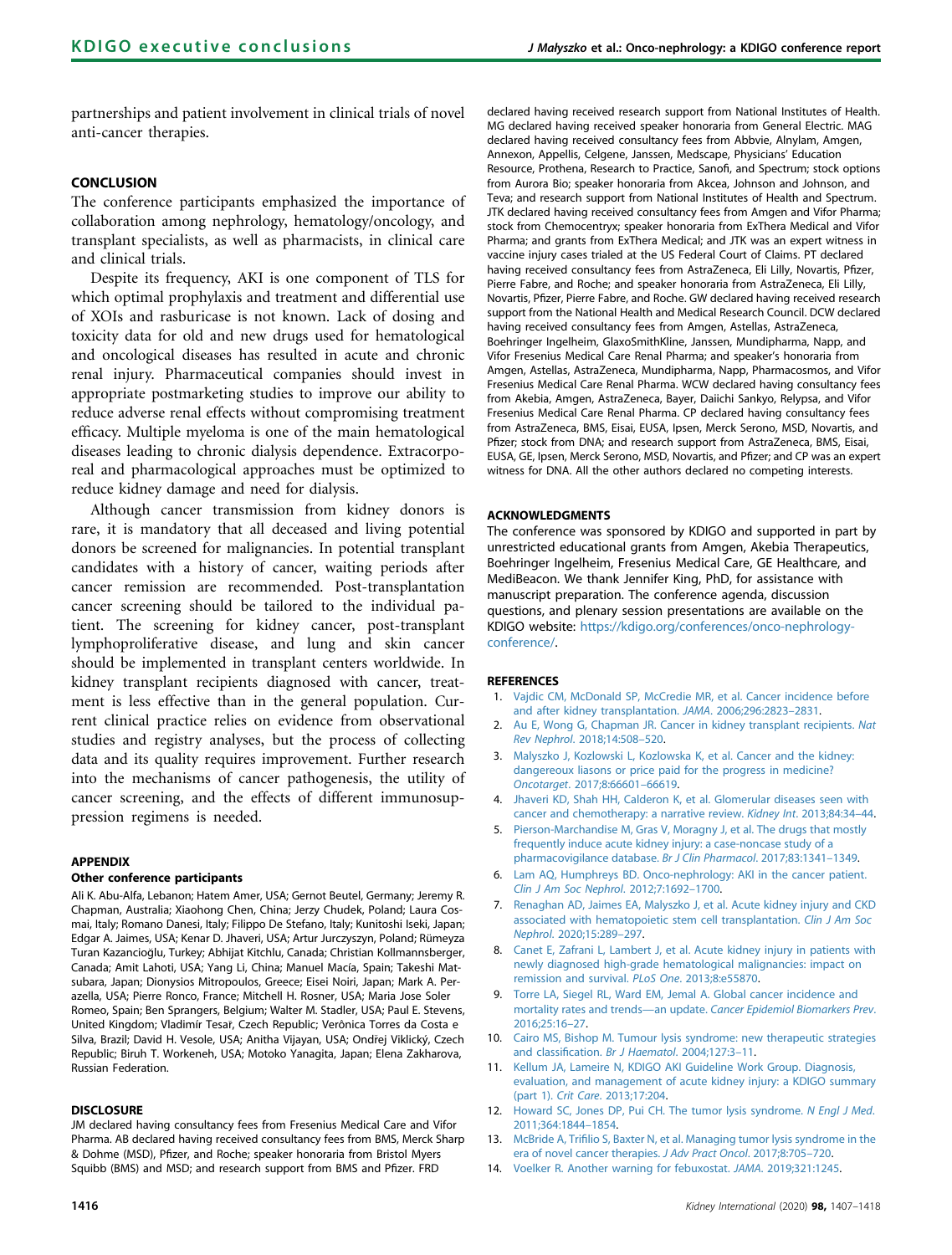- <span id="page-10-0"></span>15. [Bridoux F, Chevret S, Fermand JP. High cutoff haemodialysis in myeloma](http://refhub.elsevier.com/S0085-2538(20)30901-7/sref16) [cast nephropathy: further investigation is needed.](http://refhub.elsevier.com/S0085-2538(20)30901-7/sref16) Lancet Haematol. [2019;6:e347](http://refhub.elsevier.com/S0085-2538(20)30901-7/sref16).
- <span id="page-10-1"></span>16. [Mazali FC, Johnson RJ, Mazzali M. Use of uric acid-lowering agents limits](http://refhub.elsevier.com/S0085-2538(20)30901-7/sref17) [experimental cyclosporine nephropathy.](http://refhub.elsevier.com/S0085-2538(20)30901-7/sref17) Nephron Exp Nephrol. 2012;120: [e12](http://refhub.elsevier.com/S0085-2538(20)30901-7/sref17)–e19.
- <span id="page-10-2"></span>17. [Bellos I, Kontzoglou K, Psyrri A, Pergialiotis V. Febuxostat administration](http://refhub.elsevier.com/S0085-2538(20)30901-7/sref18) [for the prevention of tumour lysis syndrome: a meta-analysis.](http://refhub.elsevier.com/S0085-2538(20)30901-7/sref18) J Clin Pharm Ther[. 2019;44:525](http://refhub.elsevier.com/S0085-2538(20)30901-7/sref18)–533.
- <span id="page-10-3"></span>18. [Spina M, Nagy Z, Ribera JM, et al. FLORENCE: a randomized, double-blind,](http://refhub.elsevier.com/S0085-2538(20)30901-7/sref19) [phase III pivotal study of febuxostat versus allopurinol for the prevention](http://refhub.elsevier.com/S0085-2538(20)30901-7/sref19) [of tumor lysis syndrome \(TLS\) in patients with hematologic malignancies](http://refhub.elsevier.com/S0085-2538(20)30901-7/sref19) [at intermediate to high TLS risk.](http://refhub.elsevier.com/S0085-2538(20)30901-7/sref19) Ann Oncol. 2015;26:2155–2161.
- <span id="page-10-4"></span>19. [Vadhan-Raj S, Fayad LE, Fanale MA, et al. A randomized trial of a single](http://refhub.elsevier.com/S0085-2538(20)30901-7/sref20)dose rasburicase versus fi[ve-daily doses in patients at risk for tumor lysis](http://refhub.elsevier.com/S0085-2538(20)30901-7/sref20) syndrome. Ann Oncol[. 2012;23:1640](http://refhub.elsevier.com/S0085-2538(20)30901-7/sref20)–1645.
- <span id="page-10-5"></span>[Nauffal M, Redd R, Ni J, et al. Single 6-mg dose of rasburicase: the](http://refhub.elsevier.com/S0085-2538(20)30901-7/sref21) [experience in a large academic medical center.](http://refhub.elsevier.com/S0085-2538(20)30901-7/sref21) J Oncol Pharm Pract. [2019;25:1349](http://refhub.elsevier.com/S0085-2538(20)30901-7/sref21)–1356.
- <span id="page-10-6"></span>21. [Cortes J, Moore JO, Maziarz RT, et al. Control of plasma uric acid in adults](http://refhub.elsevier.com/S0085-2538(20)30901-7/sref22) at risk for tumor Lysis syndrome: effi[cacy and safety of rasburicase alone](http://refhub.elsevier.com/S0085-2538(20)30901-7/sref22) [and rasburicase followed by allopurinol compared with allopurinol](http://refhub.elsevier.com/S0085-2538(20)30901-7/sref22) alone-[results of a multicenter phase III study.](http://refhub.elsevier.com/S0085-2538(20)30901-7/sref22) J Clin Oncol. 2010;28: 4207–[4213](http://refhub.elsevier.com/S0085-2538(20)30901-7/sref22).
- <span id="page-10-7"></span>22. Howard SC, Trifi[lio S, Gregory TK, et al. Tumor lysis syndrome in](http://refhub.elsevier.com/S0085-2538(20)30901-7/sref23) [the era of novel and targeted agents in patients with](http://refhub.elsevier.com/S0085-2538(20)30901-7/sref23) [hematologic malignancies: a systematic review.](http://refhub.elsevier.com/S0085-2538(20)30901-7/sref23) Ann Hematol. [2016;95:563](http://refhub.elsevier.com/S0085-2538(20)30901-7/sref23)–573.
- <span id="page-10-8"></span>23. Coiffi[er B, Altman A, Pui CH, et al. Guidelines for the management of](http://refhub.elsevier.com/S0085-2538(20)30901-7/sref24) [pediatric and adult tumor lysis syndrome: an evidence-based review.](http://refhub.elsevier.com/S0085-2538(20)30901-7/sref24) J Clin Oncol[. 2008;26:2767](http://refhub.elsevier.com/S0085-2538(20)30901-7/sref24)–2778.
- <span id="page-10-9"></span>24. [Snozek CL, Katzmann JA, Kyle RA, et al. Prognostic value of the serum](http://refhub.elsevier.com/S0085-2538(20)30901-7/sref25) [free light chain ratio in newly diagnosed myeloma: proposed](http://refhub.elsevier.com/S0085-2538(20)30901-7/sref25) [incorporation into the international staging system.](http://refhub.elsevier.com/S0085-2538(20)30901-7/sref25) Leukemia. 2008;22: 1933–[1937](http://refhub.elsevier.com/S0085-2538(20)30901-7/sref25).
- <span id="page-10-10"></span>25. [van Rhee F, Bolejack V, Hollmig K, et al. High serum-free light chain levels](http://refhub.elsevier.com/S0085-2538(20)30901-7/sref26) [and their rapid reduction in response to therapy de](http://refhub.elsevier.com/S0085-2538(20)30901-7/sref26)fine an aggressive [multiple myeloma subtype with poor prognosis.](http://refhub.elsevier.com/S0085-2538(20)30901-7/sref26) Blood. 2007;110:827– [832](http://refhub.elsevier.com/S0085-2538(20)30901-7/sref26).
- <span id="page-10-11"></span>26. [Zucchelli P, Pasquali S, Cagnoli L, Gerrari G. Controlled plasma exchange](http://refhub.elsevier.com/S0085-2538(20)30901-7/sref27) [trial in acute renal failure due to multiple myeloma.](http://refhub.elsevier.com/S0085-2538(20)30901-7/sref27) Kidney Int. 1988;33: 1175–[1180](http://refhub.elsevier.com/S0085-2538(20)30901-7/sref27).
- <span id="page-10-12"></span>27. [Clark WF, Stewart AK, Rock GA, et al. Plasma exchange when myeloma](http://refhub.elsevier.com/S0085-2538(20)30901-7/sref28) [presents as acute renal failure: a randomized, controlled trial.](http://refhub.elsevier.com/S0085-2538(20)30901-7/sref28) Ann Intern Med[. 2005;143:777](http://refhub.elsevier.com/S0085-2538(20)30901-7/sref28)–784.
- <span id="page-10-13"></span>28. [Kanda M, Sanada S, Kowata H, et al. Renal improvement with molecular](http://refhub.elsevier.com/S0085-2538(20)30901-7/sref29)[selective plasma exchange in a patient with Bence-Jones Type multiple](http://refhub.elsevier.com/S0085-2538(20)30901-7/sref29) myeloma. [Ther Apher Dial](http://refhub.elsevier.com/S0085-2538(20)30901-7/sref29). 2016;20:420–422.
- <span id="page-10-14"></span>29. Mene P, Giammarioli E, Fofi [C, et al. Serum free light chains removal by](http://refhub.elsevier.com/S0085-2538(20)30901-7/sref30) HFR hemodiafi[ltration in patients with multiple myeloma and acute](http://refhub.elsevier.com/S0085-2538(20)30901-7/sref30) [kidney injury: a case series.](http://refhub.elsevier.com/S0085-2538(20)30901-7/sref30) Kidney Blood Press Res. 2018;43:1263–1272.
- <span id="page-10-15"></span>30. [Eden G, Kühn-Velten WN, Hafer C, Kielstein JT. Enhanced elimination of](http://refhub.elsevier.com/S0085-2538(20)30901-7/sref31) [cyclophosphamide by high cut-off haemodialysis: single-dose](http://refhub.elsevier.com/S0085-2538(20)30901-7/sref31) [pharmacokinetics in a patient with cast nephropathy.](http://refhub.elsevier.com/S0085-2538(20)30901-7/sref31) BMJ Case Rep. [2018;bcr-2017-221735](http://refhub.elsevier.com/S0085-2538(20)30901-7/sref31).
- <span id="page-10-16"></span>31. [Arelin V, Schmidt JJ, Kayser N, et al. Removal of methadone by extended](http://refhub.elsevier.com/S0085-2538(20)30901-7/sref32) [dialysis using a high cut-off dialyzer: implications for the treatment of](http://refhub.elsevier.com/S0085-2538(20)30901-7/sref32) [overdose and for pain management in patients undergoing light chain](http://refhub.elsevier.com/S0085-2538(20)30901-7/sref32) removal. Clin Nephrol[. 2016;85:353](http://refhub.elsevier.com/S0085-2538(20)30901-7/sref32)–357.
- <span id="page-10-17"></span>32. [Gerth HU, Pohlen M, Görlich D, et al. Impact of high-cut-off dialysis on](http://refhub.elsevier.com/S0085-2538(20)30901-7/sref33) [renal recovery in dialysis-dependent multiple myeloma patients: results](http://refhub.elsevier.com/S0085-2538(20)30901-7/sref33) [from a case-control study.](http://refhub.elsevier.com/S0085-2538(20)30901-7/sref33) PLoS One. 2016;11. e0154993.
- <span id="page-10-18"></span>33. [Buus NH, Rantanen JM, Krag SP, et al. Hemodialysis using high cut off](http://refhub.elsevier.com/S0085-2538(20)30901-7/sref34) fi[lters in light chain cast nephropathy.](http://refhub.elsevier.com/S0085-2538(20)30901-7/sref34) Blood Purif. 2015;40:223–231.
- <span id="page-10-19"></span>34. [Bridoux F, Carron PL, Pegourie B, et al. Effect of high-cutoff hemodialysis](http://refhub.elsevier.com/S0085-2538(20)30901-7/sref35) [vs conventional hemodialysis on hemodialysis independence among](http://refhub.elsevier.com/S0085-2538(20)30901-7/sref35) [patients with myeloma cast nephropathy: a randomized clinical trial.](http://refhub.elsevier.com/S0085-2538(20)30901-7/sref35) JAMA[. 2017;318:2099](http://refhub.elsevier.com/S0085-2538(20)30901-7/sref35)–2110.
- <span id="page-10-20"></span>35. [Hutchison CA, Cockwell P, Moroz V, et al. High cutoff versus high-](http://refhub.elsevier.com/S0085-2538(20)30901-7/sref36)flux [haemodialysis for myeloma cast nephropathy in patients receiving](http://refhub.elsevier.com/S0085-2538(20)30901-7/sref36) [bortezomib-based chemotherapy \(EuLITE\): a phase 2 randomised](http://refhub.elsevier.com/S0085-2538(20)30901-7/sref36) controlled trial. [Lancet Haematol](http://refhub.elsevier.com/S0085-2538(20)30901-7/sref36). 2019;6:e217–e228.
- <span id="page-10-21"></span>36. [Ying WZ, Wang PX, Sanders PW. Pivotal role of apoptosis signal](http://refhub.elsevier.com/S0085-2538(20)30901-7/sref37)[regulating kinase 1 in monoclonal free light chain-mediated apoptosis.](http://refhub.elsevier.com/S0085-2538(20)30901-7/sref37) Am J Pathol[. 2012;180:41](http://refhub.elsevier.com/S0085-2538(20)30901-7/sref37)–47.
- <span id="page-10-22"></span>37. Torregrosa [JV, Moreno A, Mas M, et al. Usefulness of pamidronate in](http://refhub.elsevier.com/S0085-2538(20)30901-7/sref38) [severe secondary hyperparathyroidism in patients undergoing](http://refhub.elsevier.com/S0085-2538(20)30901-7/sref38) hemodialysis. [Kidney Int Suppl](http://refhub.elsevier.com/S0085-2538(20)30901-7/sref38). 2003;85:S88–S90.
- <span id="page-10-23"></span>38. [Raje N, Terpos E, Willenbacher W, et al. Denosumab versus zoledronic](http://refhub.elsevier.com/S0085-2538(20)30901-7/sref39) [acid in bone disease treatment of newly diagnosed multiple myeloma:](http://refhub.elsevier.com/S0085-2538(20)30901-7/sref39) [an international, double-blind, double-dummy, randomised, controlled,](http://refhub.elsevier.com/S0085-2538(20)30901-7/sref39) [phase 3 study.](http://refhub.elsevier.com/S0085-2538(20)30901-7/sref39) Lancet Oncol. 2018;19:370–381.
- <span id="page-10-24"></span>39. [Iseri K, Watanabe M, Yoshikawa H, et al. Effects of denosumab and](http://refhub.elsevier.com/S0085-2538(20)30901-7/sref40) [alendronate on bone health and vascular function in hemodialysis](http://refhub.elsevier.com/S0085-2538(20)30901-7/sref40) [patients: a randomized, controlled trial.](http://refhub.elsevier.com/S0085-2538(20)30901-7/sref40) J Bone Miner Res. 2019;34:1014– [1024.](http://refhub.elsevier.com/S0085-2538(20)30901-7/sref40)
- <span id="page-10-25"></span>40. [Bhanot RD, Kaur J, Bhat Z. Severe hypocalcemia and dramatic increase](http://refhub.elsevier.com/S0085-2538(20)30901-7/sref41) [in parathyroid hormone after denosumab in a dialysis patient: a case](http://refhub.elsevier.com/S0085-2538(20)30901-7/sref41) [report and review of the literature.](http://refhub.elsevier.com/S0085-2538(20)30901-7/sref41) Case Rep Nephrol. 2019:3027419.
- <span id="page-10-26"></span>41. [Bianchi M, Heim D, Lengerke C, et al. Cyclosporine levels](http://refhub.elsevier.com/S0085-2538(20)30901-7/sref42)  $>$  195  $\mu$ [g/L on](http://refhub.elsevier.com/S0085-2538(20)30901-7/sref42) [day 10 post-transplant was associated with signi](http://refhub.elsevier.com/S0085-2538(20)30901-7/sref42)ficantly reduced acute [graft-versus-host disease following allogeneic hematopoietic stem cell](http://refhub.elsevier.com/S0085-2538(20)30901-7/sref42) [transplantation.](http://refhub.elsevier.com/S0085-2538(20)30901-7/sref42) Ann Hematol. 2019;98:971–977.
- <span id="page-10-27"></span>42. [Fish R, Pinney J, Jain P, et al. The incidence of major hemorrhagic](http://refhub.elsevier.com/S0085-2538(20)30901-7/sref43) [complications after renal biopsies in patients with monoclonal](http://refhub.elsevier.com/S0085-2538(20)30901-7/sref43) gammopathies. [Clin J Am Soc Nephrol](http://refhub.elsevier.com/S0085-2538(20)30901-7/sref43). 2010;5:1977–1980.
- <span id="page-10-28"></span>43. [Rajkumar SV, Dimopoulos MA, Palumbo A, et al. International Myeloma](http://refhub.elsevier.com/S0085-2538(20)30901-7/sref44) [Working Group updated criteria for the diagnosis of multiple myeloma.](http://refhub.elsevier.com/S0085-2538(20)30901-7/sref44) Lancet Oncol[. 2014;15:e538](http://refhub.elsevier.com/S0085-2538(20)30901-7/sref44)–e548.
- <span id="page-10-29"></span>44. [Leung N, Bridoux F, Batuman V, et al. The evaluation of monoclonal](http://refhub.elsevier.com/S0085-2538(20)30901-7/sref45) gammopathy of renal signifi[cance: a consensus report of the](http://refhub.elsevier.com/S0085-2538(20)30901-7/sref45) [International Kidney and Monoclonal Gammopathy Research Group.](http://refhub.elsevier.com/S0085-2538(20)30901-7/sref45) Nat Rev Nephrol[. 2019;15:45](http://refhub.elsevier.com/S0085-2538(20)30901-7/sref45)–59.
- <span id="page-10-30"></span>45. [Jain A, Haynes R, Kothari J, et al. Pathophysiology and management of](http://refhub.elsevier.com/S0085-2538(20)30901-7/sref46) [monoclonal gammopathy of renal signi](http://refhub.elsevier.com/S0085-2538(20)30901-7/sref46)ficance. Blood Adv. 2019;3:2409– [2423.](http://refhub.elsevier.com/S0085-2538(20)30901-7/sref46)
- <span id="page-10-31"></span>46. [Khera A, Panitsas F, Djebbari F, et al. Long term outcomes in monoclonal](http://refhub.elsevier.com/S0085-2538(20)30901-7/sref47) [gammopathy of renal signi](http://refhub.elsevier.com/S0085-2538(20)30901-7/sref47)ficance. Br J Haematol. 2019;186:706-716.
- <span id="page-10-32"></span>47. [Lum EL, Kogut N, Pham T, et al. Kidney transplantation in patients with](http://refhub.elsevier.com/S0085-2538(20)30901-7/sref48) [active multiple myeloma: case reports.](http://refhub.elsevier.com/S0085-2538(20)30901-7/sref48) Transplant Direct. 2017;3:e200.
- <span id="page-10-33"></span>48. [Heher EC, Rennke HG, Laubach JP, et al. Kidney disease and multiple](http://refhub.elsevier.com/S0085-2538(20)30901-7/sref49) myeloma. [Clin J Am Soc Nephrol](http://refhub.elsevier.com/S0085-2538(20)30901-7/sref49). 2013;8:2007–2017.
- <span id="page-10-34"></span>49. [Izzedine H, Perazella MA. Onco-nephrology: an appraisal of the cancer](http://refhub.elsevier.com/S0085-2538(20)30901-7/sref50) [and chronic kidney disease links.](http://refhub.elsevier.com/S0085-2538(20)30901-7/sref50) Nephrol Dial Transplant. 2015;30:1979– [1988.](http://refhub.elsevier.com/S0085-2538(20)30901-7/sref50)
- <span id="page-10-35"></span>50. [Schadler D, Pausch C, Heise D, et al. The effect of a novel extracorporeal](http://refhub.elsevier.com/S0085-2538(20)30901-7/sref51) [cytokine hemoadsorption device on IL-6 elimination in septic patients: a](http://refhub.elsevier.com/S0085-2538(20)30901-7/sref51) [randomized controlled trial.](http://refhub.elsevier.com/S0085-2538(20)30901-7/sref51) PLoS One. 2017;12:e0187015.
- <span id="page-10-36"></span>51. World Health Organization. Web statement on pain management guidance. Available at: [https://www.who.int/medicines/areas/quality\\_](https://www.who.int/medicines/areas/quality_safety/guide_on_pain/en/) safety/quide\_on\_pain/en/. Accessed November 2, 2020.
- <span id="page-10-37"></span>52. [Latcha S. Decision making for the initiation and termination of dialysis in](http://refhub.elsevier.com/S0085-2538(20)30901-7/sref53) [patients with advanced cancer.](http://refhub.elsevier.com/S0085-2538(20)30901-7/sref53) Semin Dial. 2019;32:215–218.
- <span id="page-10-38"></span>53. [Scherer JS, Swidler MA. Decision-making in patients with cancer and](http://refhub.elsevier.com/S0085-2538(20)30901-7/sref54) kidney disease. [Adv Chronic Kidney Dis](http://refhub.elsevier.com/S0085-2538(20)30901-7/sref54). 2014;21:72–80.
- <span id="page-10-39"></span>54. [Webster AC, Craig JC, Simpson JM, et al. Identifying high risk groups and](http://refhub.elsevier.com/S0085-2538(20)30901-7/sref55) [quantifying absolute risk of cancer after kidney transplantation: a cohort](http://refhub.elsevier.com/S0085-2538(20)30901-7/sref55) [study of 15,183 recipients.](http://refhub.elsevier.com/S0085-2538(20)30901-7/sref55) Am J Transplant. 2007;7:2140–2151.
- <span id="page-10-44"></span>55. [Pecqueux JC, Schwarz A, Dieckmann KP, Offermann G. Cancer incidence](http://refhub.elsevier.com/S0085-2538(20)30901-7/sref56) [in patients on chronic dialysis and in renal transplant recipients.](http://refhub.elsevier.com/S0085-2538(20)30901-7/sref56) Urol Int. [1990;45:290](http://refhub.elsevier.com/S0085-2538(20)30901-7/sref56)–292.
- <span id="page-10-45"></span>56. [Wong G, Zoungas S, Lo S, et al. The risk of cancer in people with diabetes](http://refhub.elsevier.com/S0085-2538(20)30901-7/sref57) [and chronic kidney disease.](http://refhub.elsevier.com/S0085-2538(20)30901-7/sref57) Nephrol Dial Transplant. 2012;27:3337–3344.
- <span id="page-10-40"></span>57. [Lowrance WT, Ordoñez J, Udaltsova N, et al. CKD and the risk of incident](http://refhub.elsevier.com/S0085-2538(20)30901-7/sref58) cancer. [J Am Soc Nephrol](http://refhub.elsevier.com/S0085-2538(20)30901-7/sref58). 2014;25:2327–2334.
- <span id="page-10-43"></span>58. [Xiao D, Craig JC, Chapman JR, et al. Donor cancer transmission in kidney](http://refhub.elsevier.com/S0085-2538(20)30901-7/sref59) [transplantation: a systematic review.](http://refhub.elsevier.com/S0085-2538(20)30901-7/sref59) Am J Transplant. 2013;13:2645–2652.
- <span id="page-10-41"></span>59. [Wong G, Staplin N, Emberson J, et al. Chronic kidney disease and the risk](http://refhub.elsevier.com/S0085-2538(20)30901-7/sref60) [of cancer: an individual patient data meta-analysis of 32,057 participants](http://refhub.elsevier.com/S0085-2538(20)30901-7/sref60) [from six prospective studies.](http://refhub.elsevier.com/S0085-2538(20)30901-7/sref60) BMC Cancer. 2016;16:488.
- <span id="page-10-42"></span>60. [Yanik EL, Nogueira LM, Koch L, et al. Comparison of cancer](http://refhub.elsevier.com/S0085-2538(20)30901-7/sref61) [diagnoses between the US Solid Organ Transplant Registry and](http://refhub.elsevier.com/S0085-2538(20)30901-7/sref61) [linked central cancer registries.](http://refhub.elsevier.com/S0085-2538(20)30901-7/sref61) Am J Transplan.t. 2016;16:2986– [2993](http://refhub.elsevier.com/S0085-2538(20)30901-7/sref61).